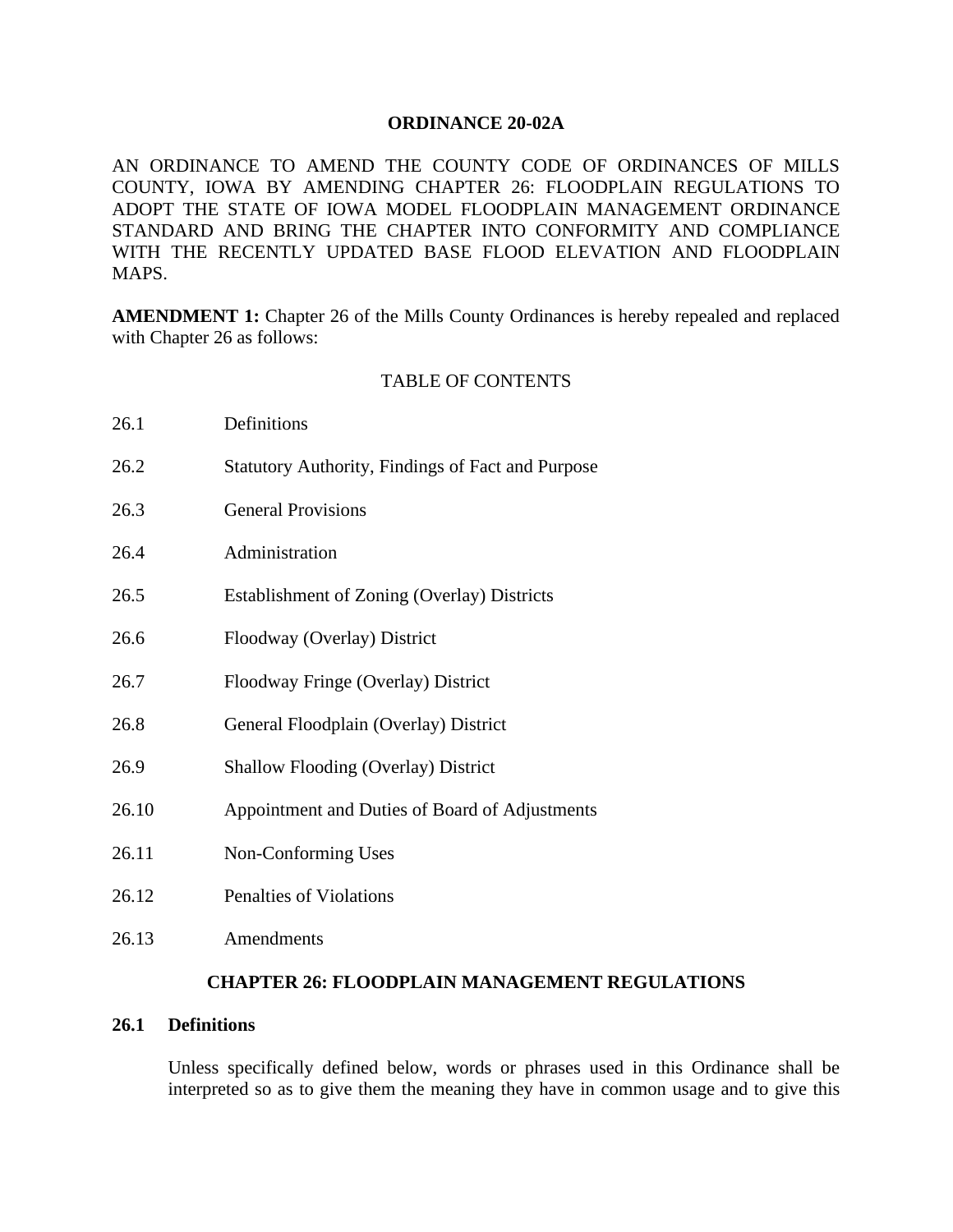Ordinance its most reasonable application.

- **a.** Appurtenant Structure: A structure which is on the same parcel of the property as the principal structure to be insured and the use of which is incidental to the use of the principal structure.
- **b.** Base Flood: The flood having one (1) percent chance of being equaled or exceeded in any given year. (Also commonly referred to as the "100-year flood").
- **c.** Base Flood Elevation: The elevation floodwaters would reach at a particular site during the occurrence of a base flood event.
- **d.** Basement: Any enclosed area of a building which has its floor or lowest level below ground level (subgrade) on all sides. Also see "lowest floor."
- **e.** Development: Any man-made change to improved or unimproved real estate, including but not limited to buildings or other structures, mining, dredging, filling, grading, paving, excavation, drilling operations or storage of equipment or materials. "Development" does not include "minor projects" or "routine maintenance of existing buildings and facilities" as defined in this section. It also does not include gardening, plowing, and similar practices that do not involve filling or grading.
- **f.** Enclosed Area Below Lowest Flood: The floor of the lowest enclosed area in a building when all the following criteria are met:
	- **(1)** The enclosed area is designed to flood to equalize hydrostatic pressure during flood events with walls or openings that satisfy the provisions of Section 26.7.b(4) of this Ordinance, and
	- **(2)** The enclosed area is unfinished (not carpeted, drywalled, etc.) and used solely for low damage potential uses such as building access, parking or storage, and
	- **(3)** Machinery and service facilities (e.g., hot water heater, furnace, electrical service) contained in the enclosed area are located at least one (1) foot above the base flood elevation, and
	- **(4)** The enclosed area is not a "basement" as defined in this section.
- **g.** Existing Construction Any structure for which the "start of construction" commenced before the effective date of the first floodplain management regulations adopted by the County.
- **h.** Existing Factory-Built Home Park Or Subdivision: A factory-built home park or subdivision for which the construction of facilities for servicing the lots on which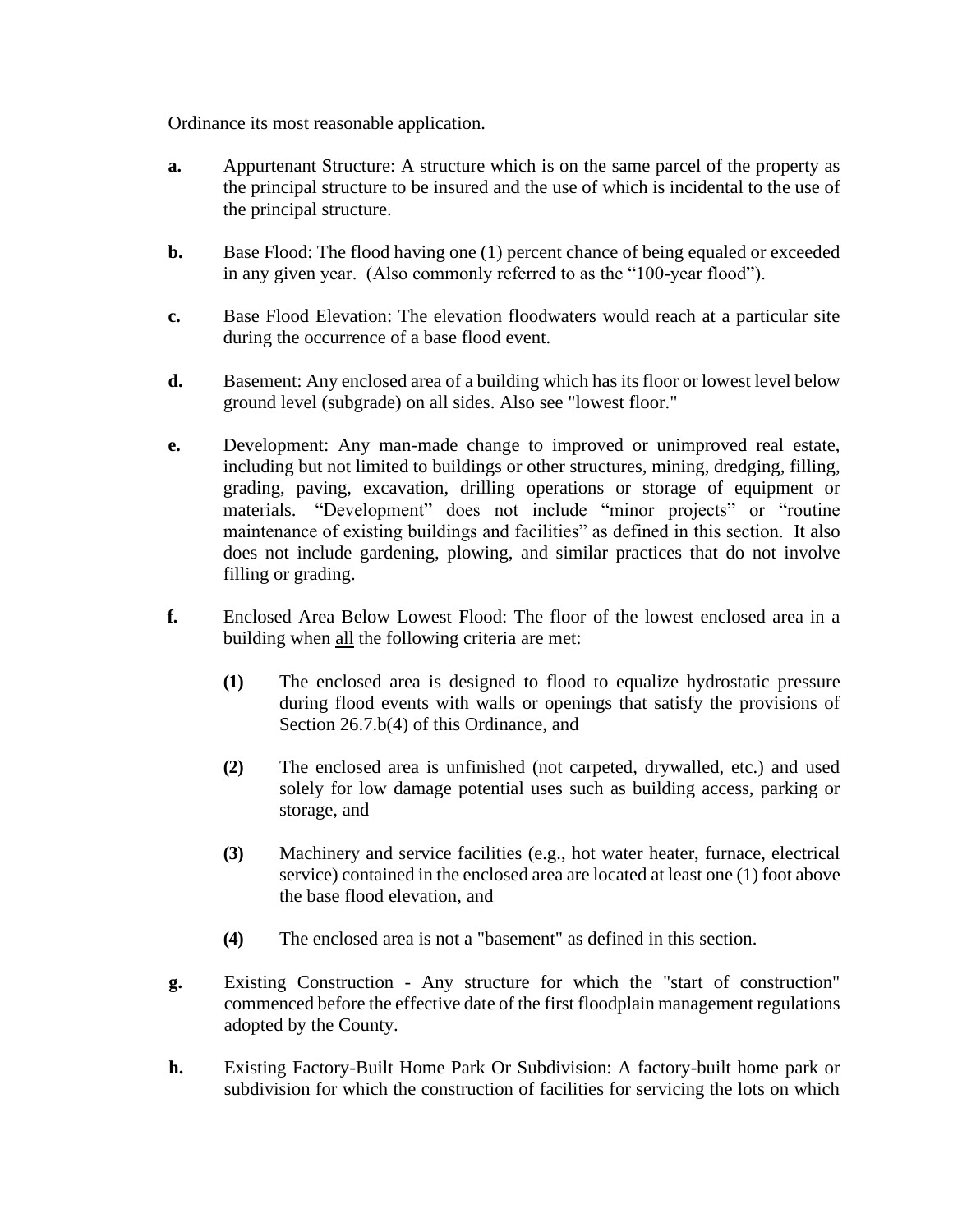the factory-built homes are to be affixed (including at a minimum, the installation of utilities, the construction of streets, and either final site grading or the pouring of concrete pads) is completed before the effective date of the first floodplain management regulations adopted by the County.

- **i.** Expansion Of Existing Factory-Built Home Park Or Subdivision The preparation of additional sites by the construction of facilities for servicing the lots on which the factory-built homes are to be affixed (including at a minimum, the installation of utilities, the construction of streets, and either final site grading or the pouring of concrete pads).
- **j.** Factory-Built Home: Any structure, designed for residential use, which is wholly or in substantial part, made, fabricated, formed or assembled in manufacturing facilities for installation or assembly and installation, on a building site. For the purpose of this Ordinance factory-built homes include mobile homes, manufactured homes, and modular homes and also include park trailers, travel trailers, and other similar vehicles placed on a site for greater than 180 consecutive days and not fully licensed for and ready for highway use.
- **k.** Factory-Built Home Park: A parcel or contiguous parcels of land divided into two (2) or more factory-built home lots for sale or lease.
- **l.** Five Hundred (500) Year Flood: A flood, the magnitude of which has a two-tenths (0.2) percent chance of being equaled or exceeded in any given year or which, on average, will be equaled or exceeded at least once every five hundred (500) years.
- **m.** Flood: A general and temporary condition of partial or complete inundation of normally dry land areas resulting from the overflow of streams or rivers or from the unusual and rapid runoff of surface waters from any source.
- **n.** Flood Elevation: The elevation floodwaters would reach at a particular site during the occurrence of a specific flood. For instance, the 100-year flood elevation is the elevation of flood waters related to the occurrence of the 100-year flood.
- **o.** Flood Insurance Rate Map (FIRM): The official map prepared as part of (but published separately from) the Flood Insurance Study which delineates both the flood hazard areas and the risk premium zones applicable to the County.
- **p.** Flood Insurance Study (FIS): A report published by the Federal Emergency Management Agency (FEMA) for a community issued along with the community's Flood Insurance Rate Map(s). The study contains such background data as the base flood discharge and water surface elevations that were used to prepare the FIRM.
- **q.** Floodplain: Any land area susceptible to being inundated by water as a result of a flood.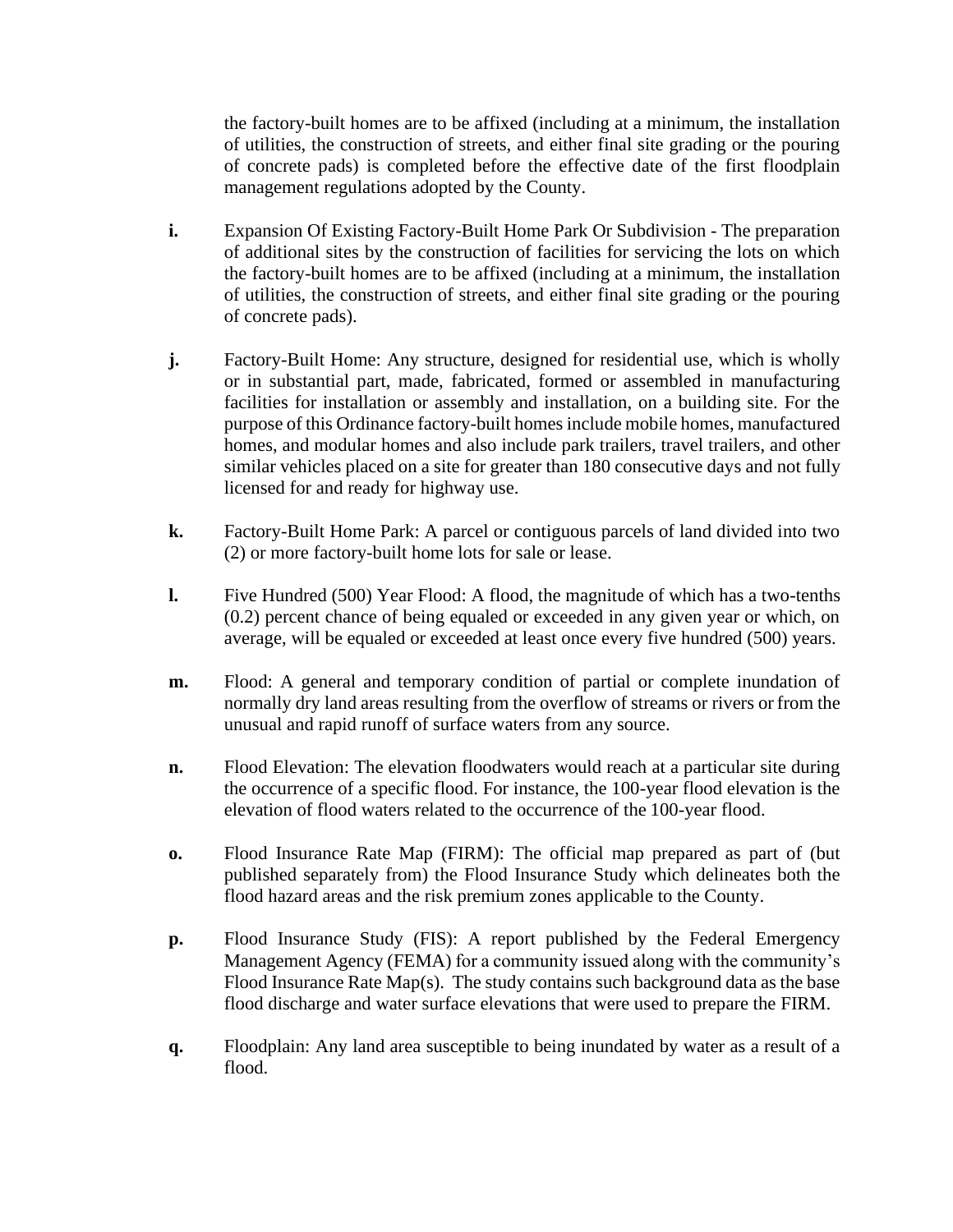- **r.** Floodplain Management: An overall program of corrective and preventive measures for reducing flood damages and promoting the wise use of floodplains, including but not limited to emergency preparedness plans, flood control works, floodproofing and floodplain management regulations.
- **s.** Floodproofing: Any combination of structural and nonstructural additions, changes, or adjustments to structures, including utility and sanitary facilities, which will reduce or eliminate flood damage to such structures.
- **t.** Floodway: The channel of a river or stream and those portions of the flood plains adjoining the channel, which are reasonably required to carry and discharge flood waters or flood flows so that confinement of flood flows to the floodway area will not cumulatively increase the water surface elevation of the base flood by more than one (1) foot.
- **u.** Floodway Fringe: Those portions of the Special Flood Hazard Area outside the floodway.
- **v.** Highest Adjacent Grade: The highest natural elevation of the ground surface prior to construction next to the proposed walls of a structure.
- **w.** Historic Structure Any structure that is:
	- **(1)** Listed individually in the National Register of Historic Places, maintained by the Department of Interior, or preliminarily determined by the Secretary of the Interior as meeting the requirements for individual listing of the National Register;
	- **(2)** Certified or preliminarily determined by the Secretary of the Interior as contributing to the historical significance of a registered historic district or a district preliminarily determined by the Secretary to qualify as a registered historic district;
	- **(3)** Individually listed on a state inventory of historic places in states with historic preservation programs which have been approved by the Secretary of the Interior; or,
	- **(4)** Individually listed on a local inventory of historic places in communities with historic preservation programs that have been certified by either (a) an approved state program as determined by the Secretary of the Interior or (b) directly by the Secretary of the Interior in states without approved programs.
- **x.** Lowest Floor: The floor of the lowest enclosed area in a building including a basement except when the criteria listed in the definition of Enclosed Area below Lowest Floor are met.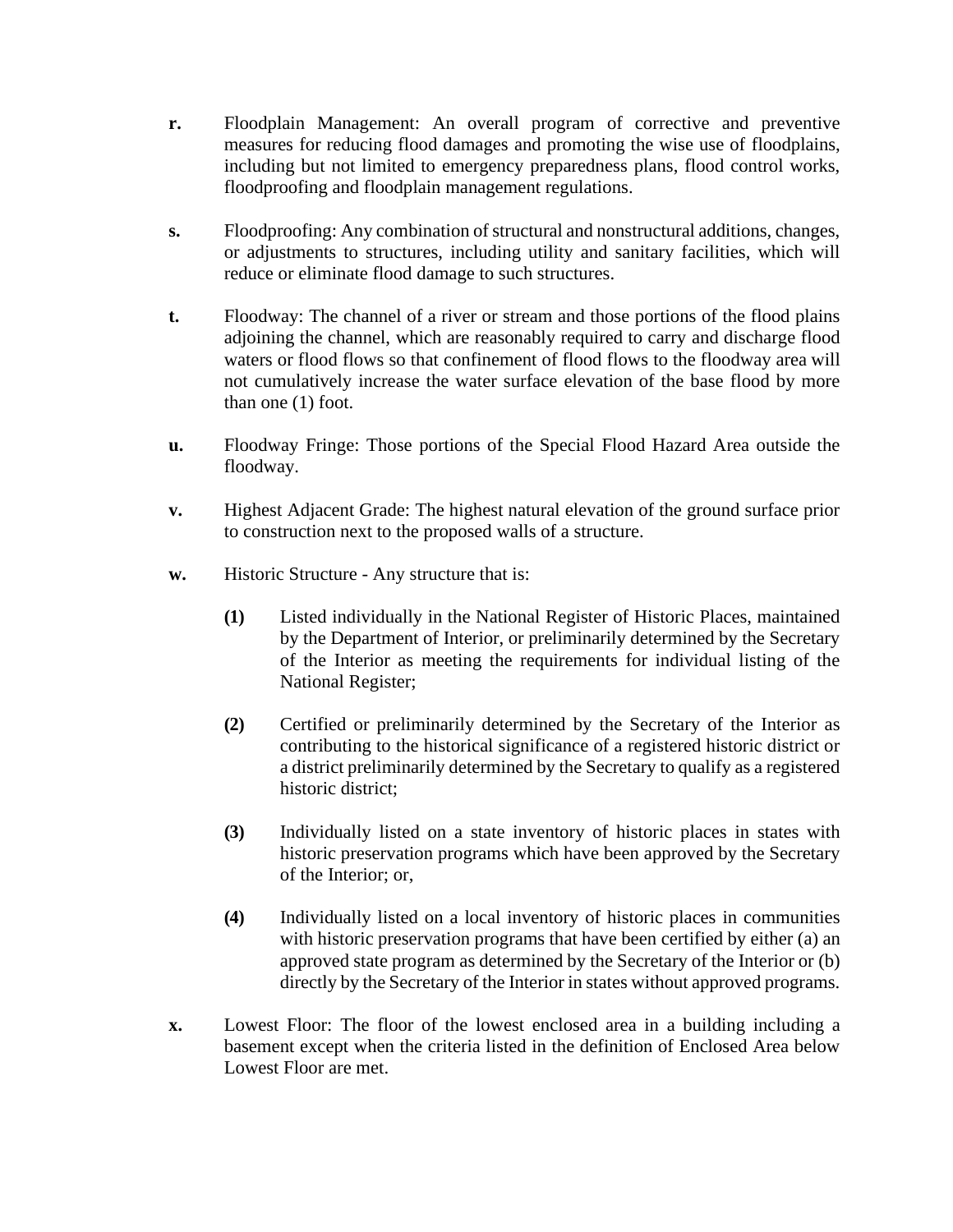- **y.** Maximum Damage Potential Uses: Hospitals and like institutions; buildings or building complexes containing documents, data, or instruments of great public value; buildings or building complexes containing materials dangerous to the public or fuel storage facilities; power installations needed in emergency or other buildings or building complexes similar in nature or use.
- **z.** Minor Projects: Small development activities (except for filling, grading and excavating) valued at less than \$500.
- **aa.** New Construction: (new buildings, factory-built home parks) Those structures or development for which the start of construction commenced on or after the effective date of the first floodplain management regulations adopted by the County.
- **bb.** New Factory-Built Home Park or Subdivision: A factory-built home park or subdivision for which the construction of facilities for servicing the lots on which the factory-built homes are to be affixed (including at a minimum, the installation of utilities, the construction of streets, and either final site grading or the pouring of concrete pads) is completed on or after the effective date of the effective date of the first floodplain management regulations adopted by the County.
- **cc.** Recreational Vehicle: A vehicle which is:
	- **(1)** Built on a single chassis;
	- **(2)** Four hundred (400) square feet or less when measured at the largest horizontal projection;
	- **(3)** Designed to be self-propelled or permanently towable by a light duty truck; and
	- **(4)** Designed primarily not for use as a permanent dwelling but as a temporary living quarters for recreational, camping, travel, or seasonal use.
- **dd.** Routine Maintenance Of Existing Buildings And Facilities Repairs necessary to keep a structure in a safe and habitable condition that do not trigger a building permit, provided they are not associated with a general improvement of the structure or repair of a damaged structure. Such repairs include:
	- **(1)** Normal maintenance of structures such as re-roofing, replacing roofing tiles and replacing siding;
	- **(2)** Exterior and interior painting, papering, tiling, carpeting, cabinets, counter tops and similar finish work;
	- **(3)** Basement sealing;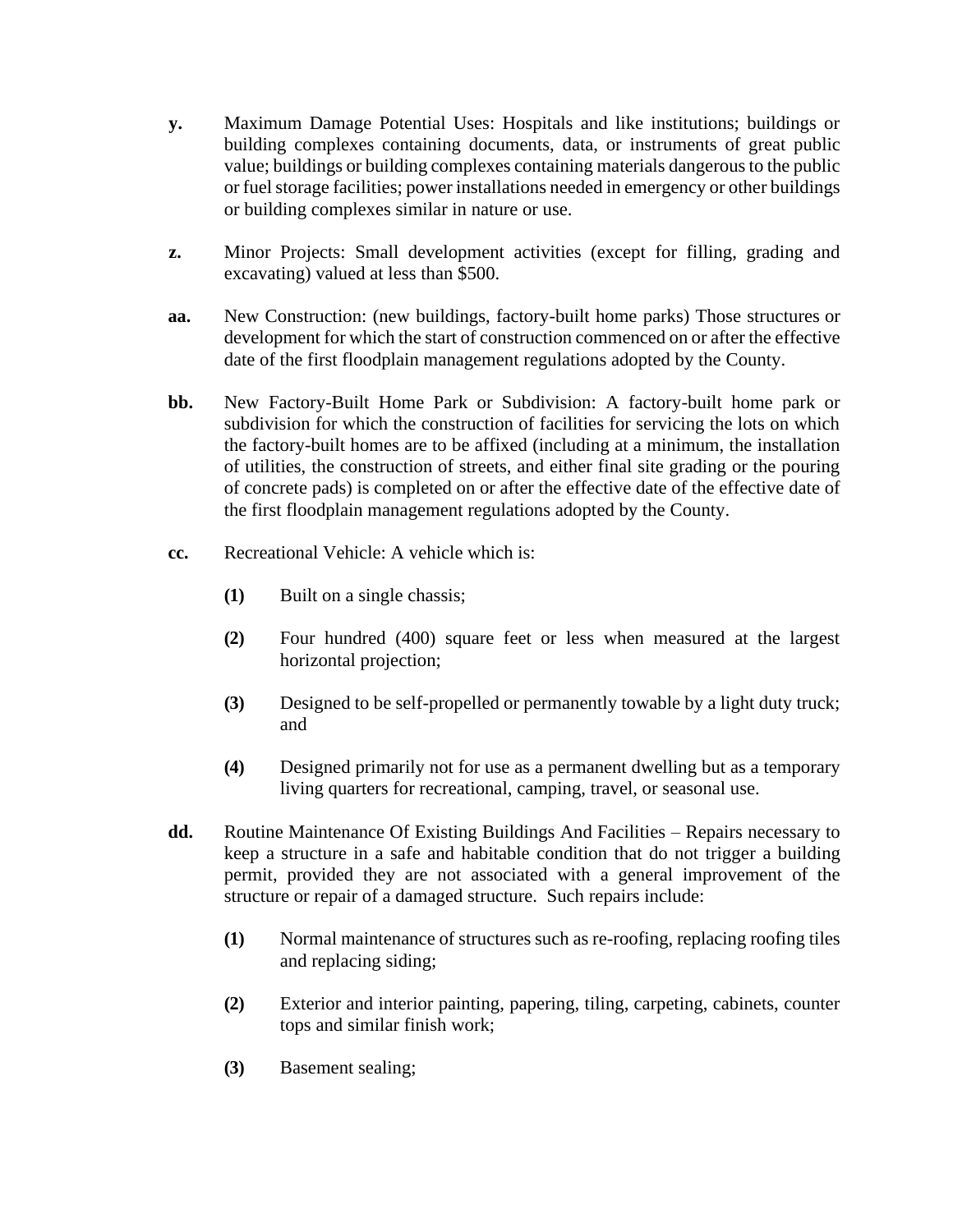- **(4)** Repairing or replacing damaged or broken window panes;
- **(5)** Repairing plumbing systems, electrical systems, heating or air conditioning systems and repairing wells or septic systems.
- **ee.** Special Flood Hazard Area (SFHA): The land within a community subject to the "base flood". This land is identified on the community's Flood Insurance Rate Map as Zone A, A1-30, AE, AH, AO, AR, and/or A99.
- **ff.** Start of Construction: Includes substantial improvement, and means the date the development permit was issued, provided the actual start of construction, repair, reconstruction, rehabilitation, addition, placement, or other improvement, was within 180 days of the permit date. The actual start means either the first placement or permanent construction of a structure on a site, such as pouring of a slab or footings, the installation of pile, the construction of columns, or any work beyond the stage of excavation; or the placement of a factory-built home on a foundation. Permanent construction does not include land preparation, such as clearing, grading and filling; nor does it include the installation of streets and/or walkways; nor does it include excavation for a basement, footings, piers, or foundations or the erection of temporary forms; nor does it include the installation on the property of accessory buildings such as garages or sheds not occupied as dwelling units or not part of the main structure. For a substantial improvement, the actual start of construction means the first alteration of any wall, ceiling, floor, or other structural part of the building, whether or not that alteration affects the external dimensions of the building.
- **gg.** Structure: Anything constructed or erected on the ground or attached to the ground, including, but not limited to, buildings, factories, sheds, cabins, factory- built homes, storage tanks, grain storage facilities, and/or other similar uses.
- **hh.** Substantial Damage: Damage of any origin sustained by a structure whereby the cost of restoring the structure to its before damage condition would equal or exceed fifty (50) percent of the market value of the structure before the damage occurred. Volunteer labor and donated materials shall be included in the estimated cost of repair.
- **ii.** Substantial Improvement: Any improvement to a structure which satisfies either of the following criteria:
	- **(1)** Any repair, reconstruction, or improvement of a structure, the cost of which equals or exceeds fifty (50) percent of the market value of the structure either:
		- **(a)** Before the "start of construction" of the improvement, or
		- **(b)** If the structure has been "substantially damaged" and is being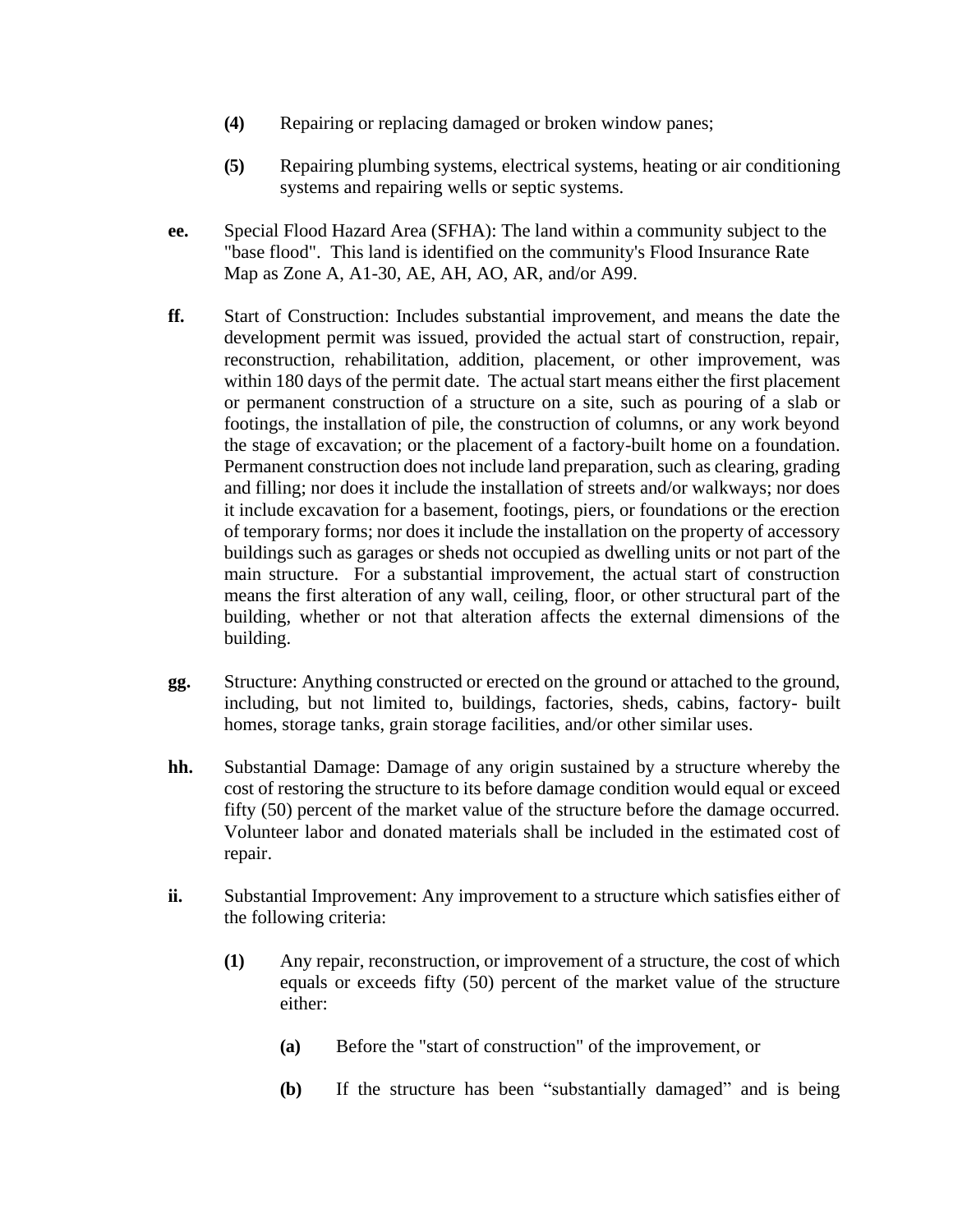### restored, before the damage occurred.

For the purposes of this definition, "substantial improvement" is considered to occur when the first alteration affects the external dimensions of the structure. The term does not, however, include any project for improvement of a structure to correct existing violations of state or local health, sanitary, or safety code specifications which have been identified by the local code enforcement official and which are the minimum necessary to assure safe living conditions. The term also does not include any alteration of an "historic structure", provided the alteration will not preclude the structure's designation as an "historic structure".

- **(2)** Any addition which increases the original floor area of a building by twentyfive (25) percent or more. All additions constructed after September 16, 1982 shall be added to any proposed addition in determining whether the total increase in original floor space would exceed twenty-five (25) percent.
- **jj.** Variance: A grant of relief by a community from the terms of the floodplain management regulations.
- **kk.** Violation: The failure of a structure or other development to be fully compliant with the community's floodplain management regulations.

## **26.2 Legal Authority, Findings of Fact and Purpose**

- **a.** Legal Authority: The Legislature of the State of Iowa has, in Chapter 335, Code of Iowa, as amended, delegated the power to counties to enact zoning regulations to secure safety from flood and to promote health and the general welfare.
- **b.** Findings of Fact:
	- **(1)** The flood hazard areas of Mills County are subject to periodic inundation which can result in loss of life and property, health and safety hazards, disruption of commerce and governmental services, extraordinary public expenditures for flood protection and relief, and impairment of the tax base, all of which adversely affect the public health, safety and general welfare of the County.
	- **(2)** These flood losses, hazards, and related adverse effects are caused by:
		- **(a)** The occupancy of flood hazard areas by uses vulnerable to flood damages which create hazardous conditions as a result of being inadequately elevated or otherwise protected from flooding; and
		- **(b)** The cumulative effect of obstructions on the floodplain causing increases in flood heights and velocities.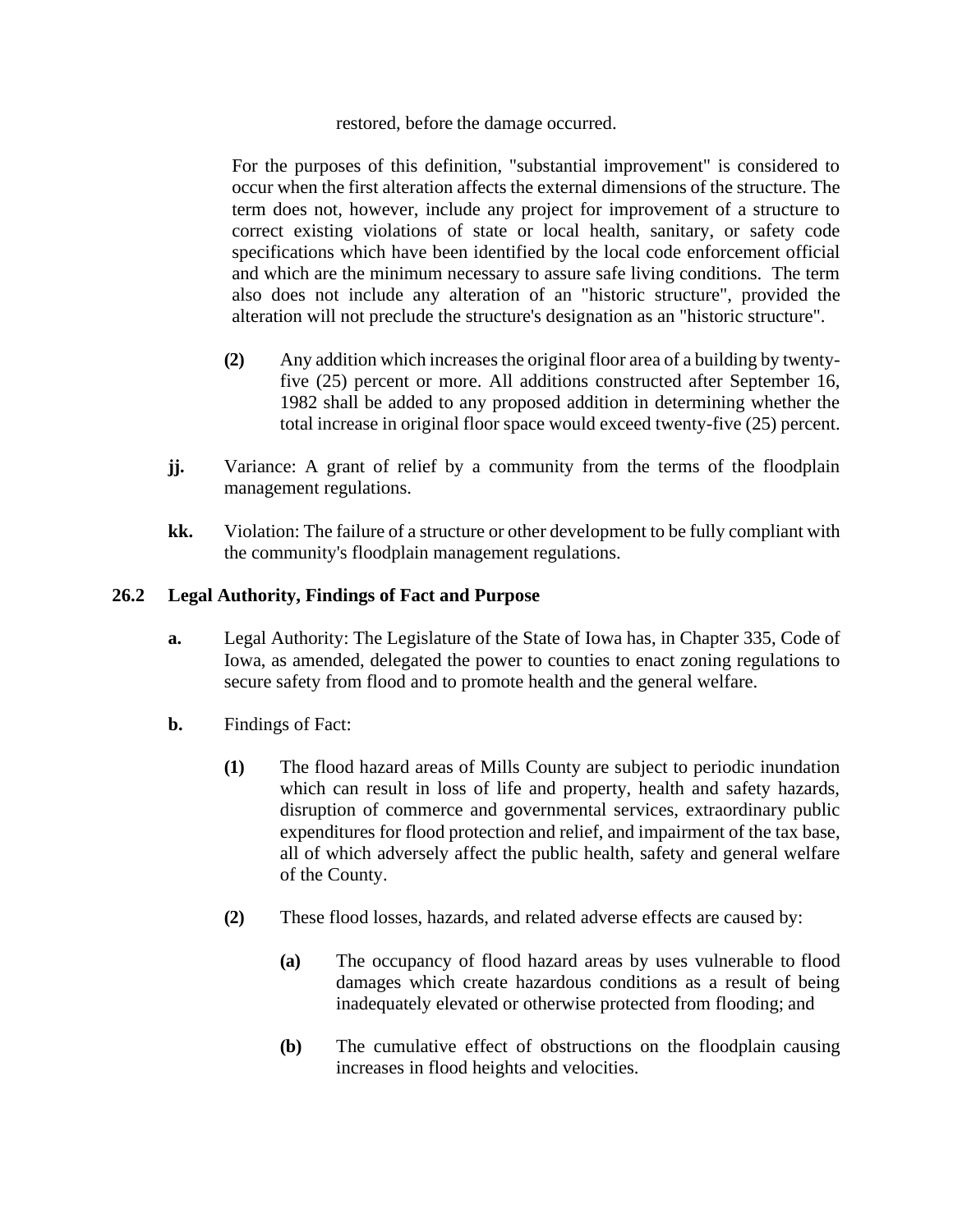- **(3)** This Ordinance relies upon engineering methodology for analyzing flood hazards which is consistent with the standards established by the Department of Natural Resources.
- **c.** Statement of Purpose: It is the purpose of this Ordinance to protect and preserve the rights, privileges, and property of Mills County and its residents and to preserve and improve the peace, safety, health, welfare, and comfort and convenience of its residents by minimizing those flood losses, described in Section 26.2(b)(1), above, with provisions designed to:
	- **(1)** Reserve sufficient floodplain area for the conveyance of flood flowsso that flood heights and velocities will not be increased substantially.
	- **(2)** Restrict or prohibit uses which are dangerous to health, safety, or property in times of flood or which cause excessive increases in flood heights or velocities.
	- **(3)** Require that uses vulnerable to floods, including public facilities which serve such uses, be protected against flood damage at the time of initial construction or substantial improvement.
	- **(4)** Protect individuals from buying lands that are unsuited for intended purposes because of flood hazard.
	- **(5)** Assure that eligibility is maintained for property owners in the County to purchase flood insurance through the National Flood Insurance Program.

# **26.3 General Provisions**

- **a.** Lands to Which Ordinance Apply: The provisions of this Ordinance shall apply to all lands within the jurisdiction of Mills County shown on the Official Floodplain Zoning Map as being within the boundaries of the Floodway, Floodway Fringe, General Floodplain and Shallow Flooding (Overlay) Districts, as established in Section 26.5.
- **b.** Establishment of Official Floodplain Zoning Map: The Flood Insurance Rate Map (FIRM) for Mills County and Incorporated Areas, dated April 17, 2020, which were prepared as part of the Flood Insurance Study for Mills County, is hereby adopted by reference and declared to be the Official Floodplain Zoning Map. The flood profiles and all explanatory material contained with the Flood Insurance Study are also declared to be a part of this ordinance.
- **c.** Rules for Interpretation of District Boundaries: The boundaries of the zoning district areas shall be determined by scaling distances on the Official Floodplain Zoning Map. When an interpretation is needed as to the exact location of a boundary, the Mills County Flood Plain Management Administrator shall make the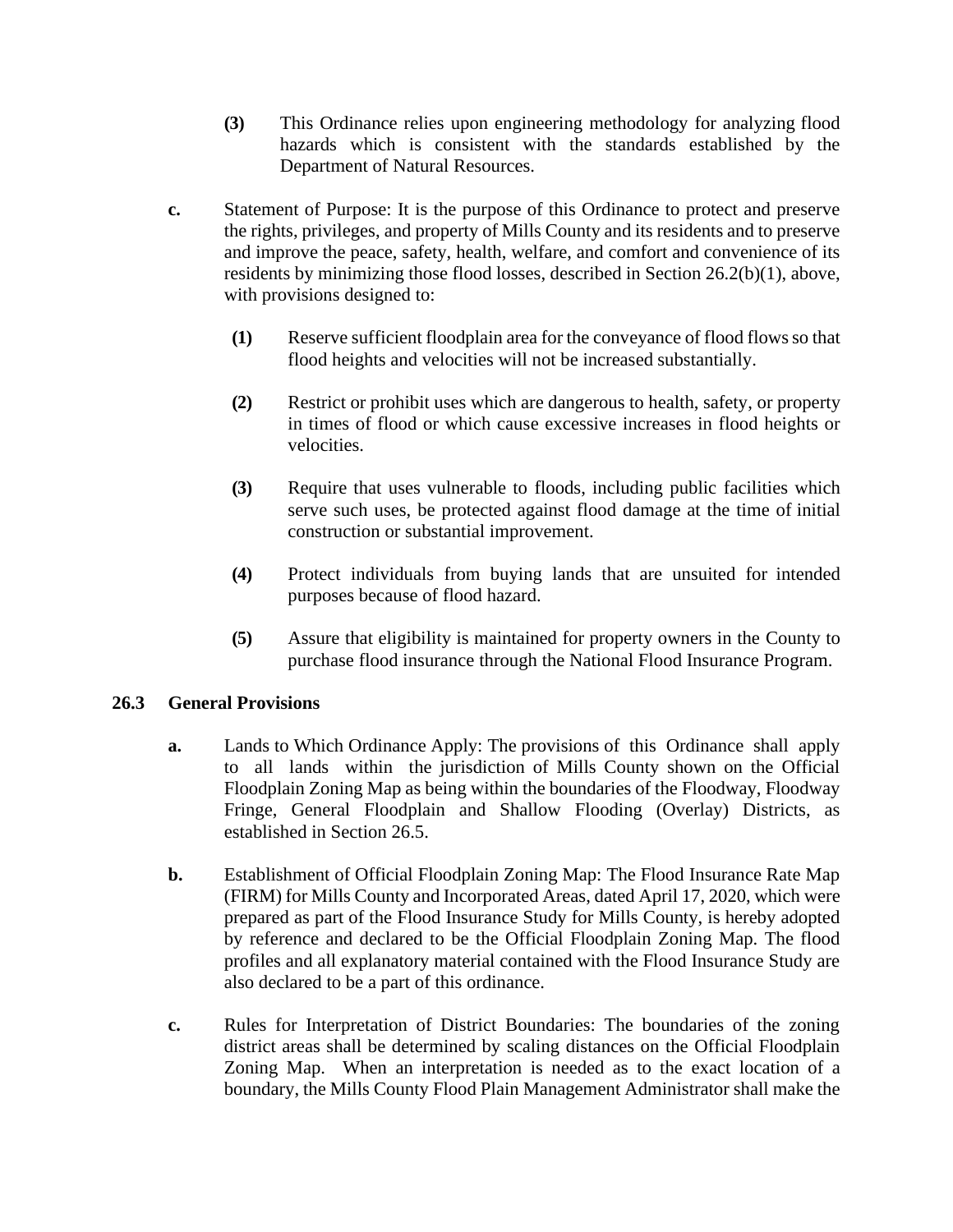necessary interpretation. The Board of Adjustment shall hear and decide appeals when it is alleged that there is an error in any requirement, decision, or determination made by the Mills County Flood Plain Management Administrator in the enforcement or administration of this Ordinance.

- **d.** Compliance: No structure or land shall hereafter be used and no structure shall be located, extended, converted, or structurally altered without full compliance with the terms of this Ordinance and other applicable regulations which apply to uses within the jurisdiction of this Ordinance.
- **e.** Abrogation and Greater Restrictions**:** It is not intended by this Ordinance to repeal, abrogate, or impair any existing easements, covenants, or deed restrictions. However, where this Ordinance imposes greater restrictions, the provision of this Ordinance shall prevail. All other ordinances inconsistent with this Ordinance are hereby repealed to the extent of the inconsistency only.
- **f.** Interpretation: In their interpretation and application, the provisions of this Ordinance shall be held to be minimum requirements and shall be liberally construed in favor of the governing body and shall not be deemed a limitation or repeal of any other powers granted by State statutes.
- **g.** Warning and Disclaimer of Liability: The standards required by this Ordinance are considered reasonable for regulatory purposes. This Ordinance does not imply that areas outside the designated Floodplain (Overlay) District areas will be free from flooding or flood damages. This Ordinance shall not create liability on the part of Mills County or any officer or employee thereof for any flood damages that result from reliance on this Ordinance or any administrative decision lawfully made there under.
- **h.** Severability: If any section, clause, provision or portion of this Ordinance is adjudged unconstitutional or invalid by a court of competent jurisdiction, the remainder of this Ordinance shall not be affected thereby.

# **26.4 Administration**

- **a.** Appointment, Duties and Responsibilities of Administrator:
	- **(1)** The Mills County Floodplain Management Administrator shall implement, administer, and enforce the provisions of this Ordinance and will herein be referred to as the Administrator.
	- **(2)** The Duties and Responsibilities of the Administrator shall include, but not necessarily be limited to, the following:
		- **(a)** Review all floodplain development permit applications to ensure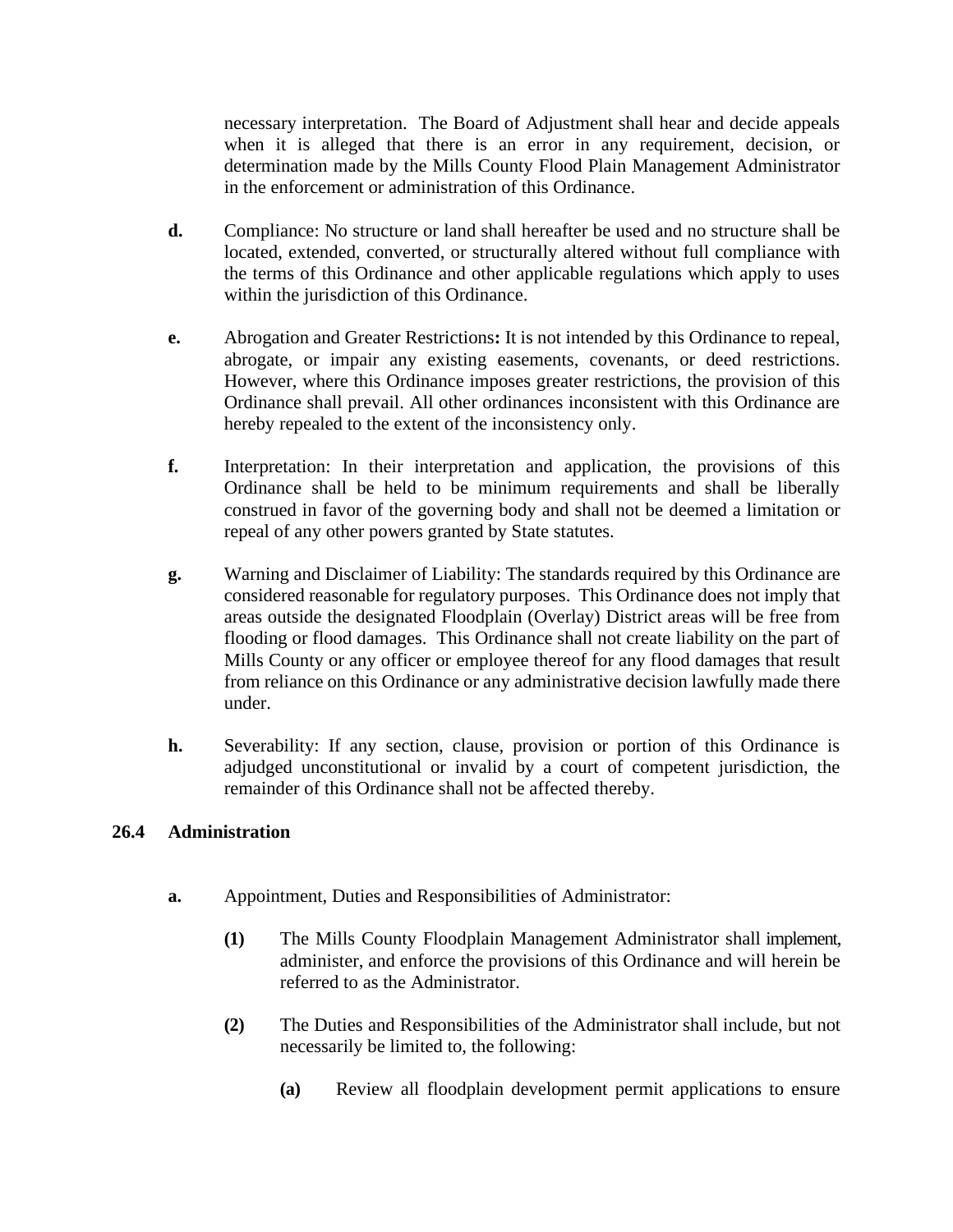that the provisions of this Ordinance will be satisfied.

- **(b)** Review all floodplain development permit applications to ensure that all necessary permits have been obtained from federal, state, and local governmental agencies including approval when required from the Department of Natural Resources for floodplain construction.
- **(c)** Record and maintain a record of:
	- **i.** The elevation (in relation to National Geodetic Vertical Datum) of the lowest floor (including basement) of all new or substantially improved structures, or
	- ii. The elevation to which new or substantially improved structures have been floodproofed.
- **(d)** Notify adjacent communities and/or counties and the Department of Natural Resources prior to any proposed alteration or relocation of a watercourse and submit evidence of such notifications to the Federal Emergency Management Agency.
- **(e)** Keep a record of all permits, appeals, variances, and such other transactions and correspondence pertaining to the administration of this Ordinance.
- **(f)** Submit to the Federal Insurance Administrator an annual report concerning the County's participation, utilizing the annual report form supplied by the Federal Insurance Administrator.
- **(g)** Notify the Federal Insurance Administration of any annexations or modifications to the County's boundaries.
- **(h)** Review subdivision proposals to ensure such proposals are consistent with the purpose of this ordinance and advise the Zoning Board of Adjustment of potential conflict.
- **(i)** Maintain the accuracy of the County's Flood Insurance Rate Maps when:
	- **i.** Development placed within the Floodway (Overlay) District results in any of the following:
		- **a.** An increase in the Base Flood Elevations, or
		- **b.** Alteration to the floodway boundary.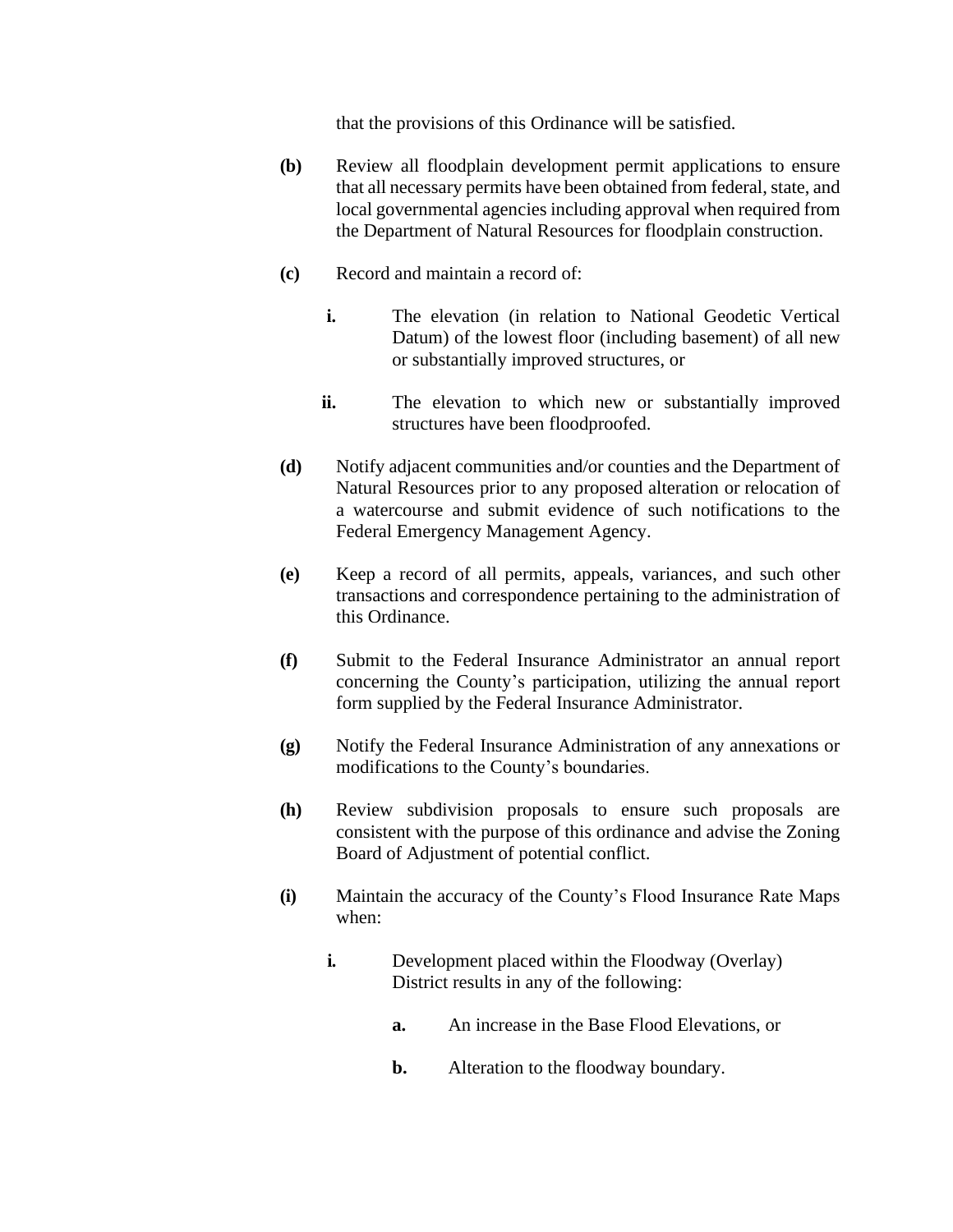- **ii.** Development placed in Zones A, AE, AH, and A1-30 that does not include a designated floodway that will cause a rise of more than one foot in the base elevation; or
- **iii.** Development relocates or alters the channel.

Within 6 months of the completion of the development, the applicant shall submit to the Federal Emergency Management Agency all scientific and technical data necessary for a Letter of Map Revision.

- **(j)** Perform site inspections to ensure compliance with the standards of this Ordinance.
- **(k)** Forward all requests for Variances to the Zoning Board of Adjustment for consideration. Ensure all requests include the information ordinarily submitted with applications as well as any additional information deemed necessary to the Board of Adjustment.
- **b.** Flood Plain Development Permit:
	- **(1)** Permit Required: A Flood Plain Development Permit issued by the Administrator shall be secured prior to initiation of any floodplain development (any made-made change to improved or unimproved real estate, including, but not limited to, buildings or other structures, mining, filling, grading, paving, excavation or drilling operations) including the placement of factory-built homes.
	- **(2)** Application for Permit: Application for a Floodplain Development Permit shall be made on forms supplied by the Administrator and shall include the following information:
		- **(a)** Description of the work to be covered by the permit for which application is to be made.
		- **(b)** Description of the land on which the proposed work is to be done (i.e. lot, block, tract, street address, or similar description) that will readily identify and locate the work to be done.
		- **(c)** Location and dimensions of all buildings and building additions.
		- **(d)** Indication of the use or occupancy for which the proposed work is intended.
		- **(e)** Elevation of the base flood.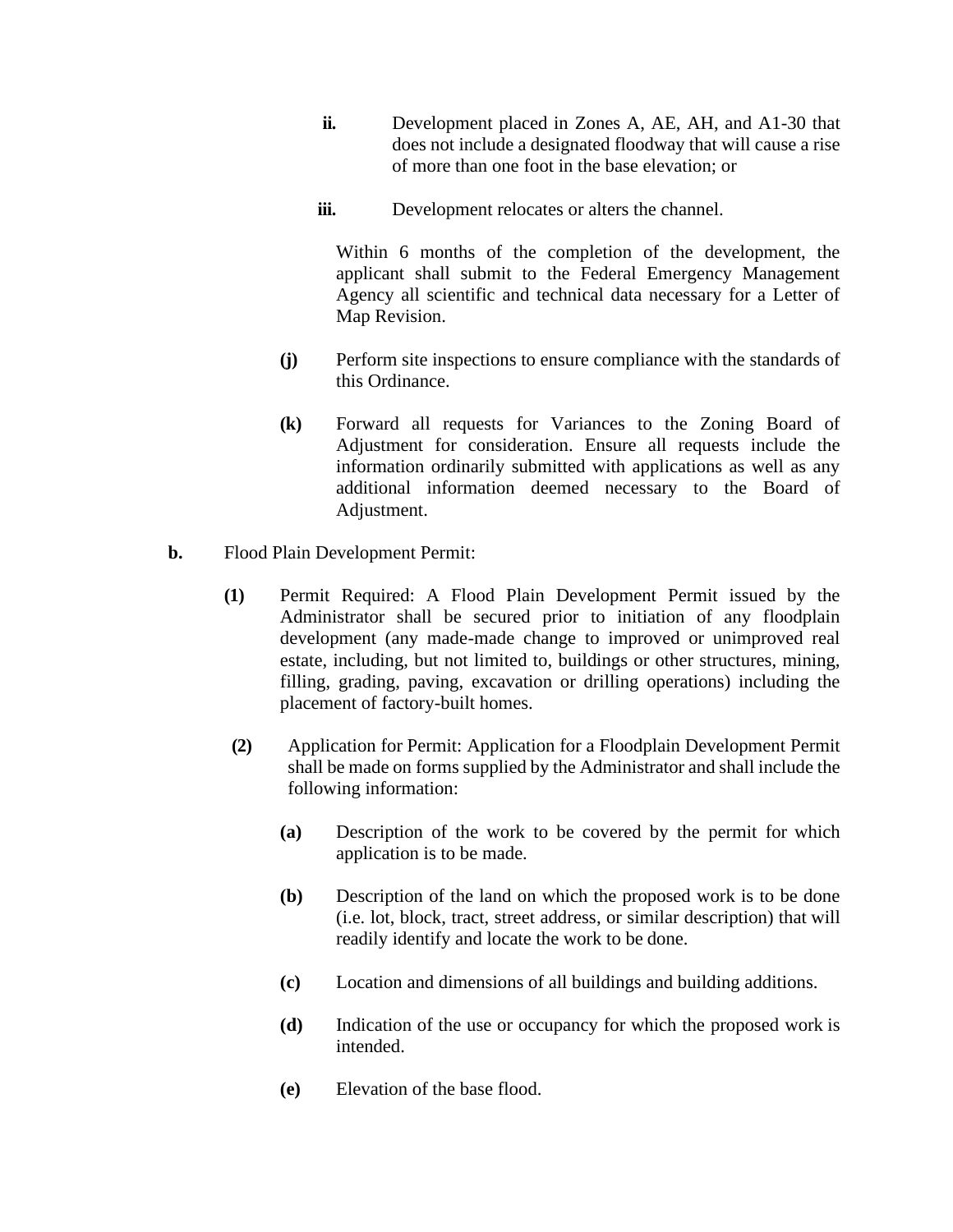- **(f)** Elevation (in relation to National Geodetic Vertical Datum) of the lowest floor (including basement) of buildings or of the level to which a building is to be floodproofed.
- **(g)** For buildings being improved or rebuilt, the estimated cost of improvements and market value of the building prior to the improvements.
- **(h)** Such other information as the Administrator deems reasonably necessary for the purpose of this Ordinance.
- **(3)** Action on Permit Application: The Administrator shall, within a reasonable time, make a determination as to whether the proposed flood plain development meets the applicable standards of this Ordinance and shall approve or disapprove the application. For disapprovals, the applicant shall be informed, in writing, of the specific reasons therefore. The Administrator shall not issue permits for variances except as directed by the Board of Supervisors.
- **(4)** Construction and Use to be as Provided in Application and Plans: Floodplain Development Permits based on the basis of approved plans and applications authorize only the use, arrangement, and construction set forth in such approved plans and applications and no other use, arrangement, or construction. Any use, arrangement, or construction at variance with that authorized shall be deemed a violation of this Ordinance. The Applicant shall be required to submit certification by a professional engineer or land surveyor, as appropriate, registered in the State of Iowa, that the finished fill, building floor elevations, floodproofing, or other flood protection measures were accomplished in compliance with the provisions of this Ordinance, prior to the use of occupancy of any structure.

### **26.5 Establishment of Zoning (Overlay) Districts**

The floodplain areas within the jurisdiction of this ordinance are hereby divided into the following districts:

- **a.** Floodway (Overlay) District (FW): Those areas identified as Floodway on the Official Floodplain Zoning Map;
- **b.** Floodway Fringe (Overlay) District (FF): Those areas identified as Zone AE on the Official Floodplain Zoning Map but excluding those areas identified as Floodway;
- **c.** General Floodplain (Overlay) District (GF): Those areas identified as Zone A on the Official Floodplain Zoning Map, and;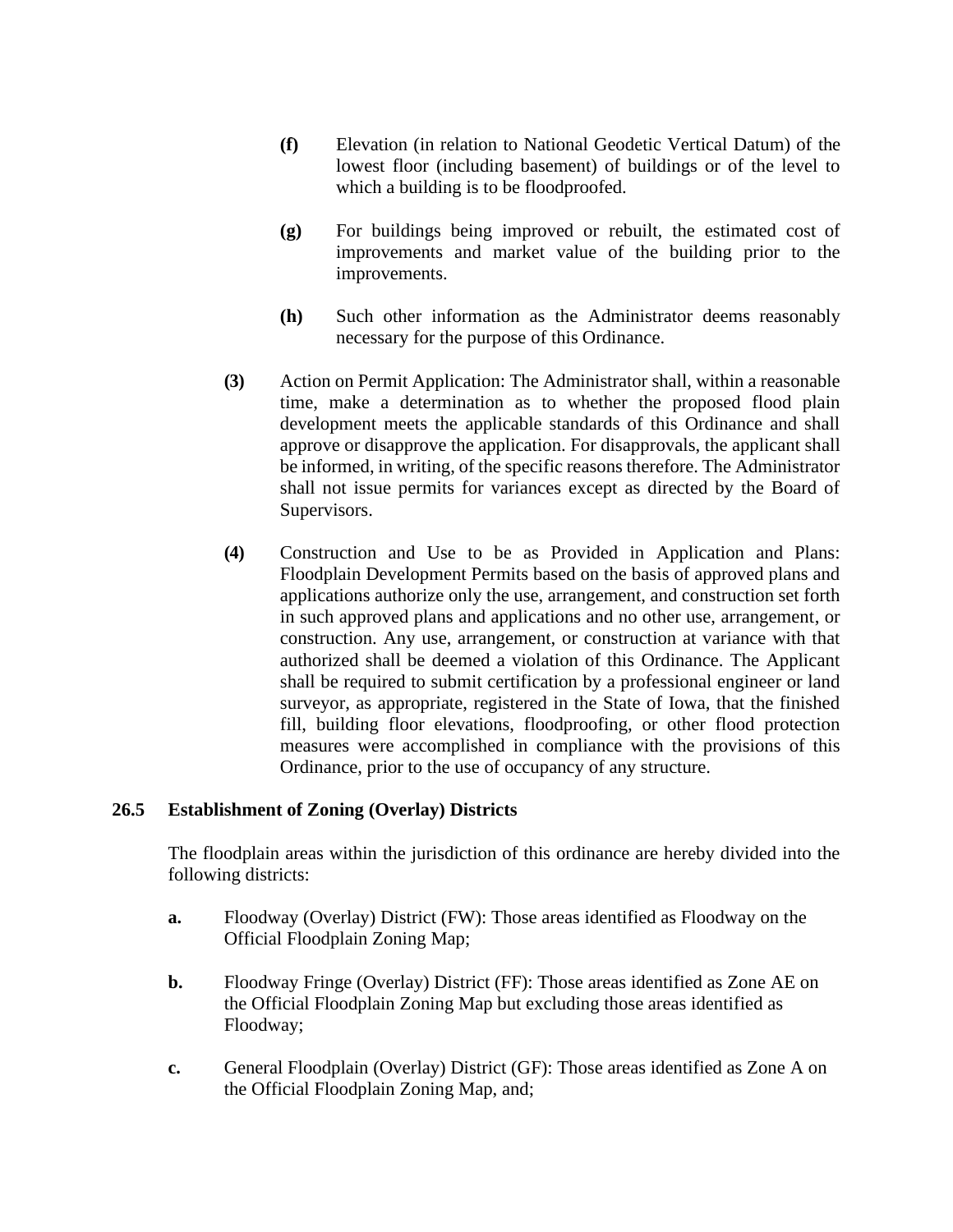**d.** Shallow Flooding (Overlay) District (SF): Those areas identified as Zone AO or AH on the Official Floodplain Zoning Map.

The boundaries shall be as shown on the Official Floodplain Zoning Map. Within these districts, all uses not allowed as Permitted Uses are prohibited unless a variance to the terms of this ordinance is granted after due consideration by the Board of Adjustment.

## **26.6 Floodway (Overlay) District (FW)**

- **a.** Permitted Uses: All uses within the Floodway District shall be permitted to the extent that they are not prohibited by any other ordinance (or underlying zoning district) and provided they meet applicable performance standards of the Floodway District.
- **b.** Performance Standards: All Floodway District uses allowed as a Permitted Use shall meet the following standards:
	- **(1)** No use shall be permitted in the Floodway District that would result in any increase in the base flood elevation. Consideration of the effects of any development on flood levels shall be based upon the assumption that an equal degree of development would be allowed for similarly situated lands.
	- **(2)** All uses within the Floodway District shall:
		- **(a)** Be consistent with the need to minimize flood damage.
		- **(b)** Use construction methods and practices that will minimize flood damage.
		- **(c)** Use construction materials and utility equipment that are resistant to flood damage.
	- **(3)** No use shall affect the capacity or conveyance of the channel or floodway of any tributary to the main-stream, drainage ditch, or any other drainage facility or system.
	- **(4)** Structures, buildings, and sanitary and utility systems, if permitted, shall meet the applicable performance standards of the Floodway Fringe District and shall be constructed or aligned to present the minimum possible resistance to flood flows.
	- **(5)** Buildings, if permitted, shall have a low flood damage potential and shall not be for human habitation.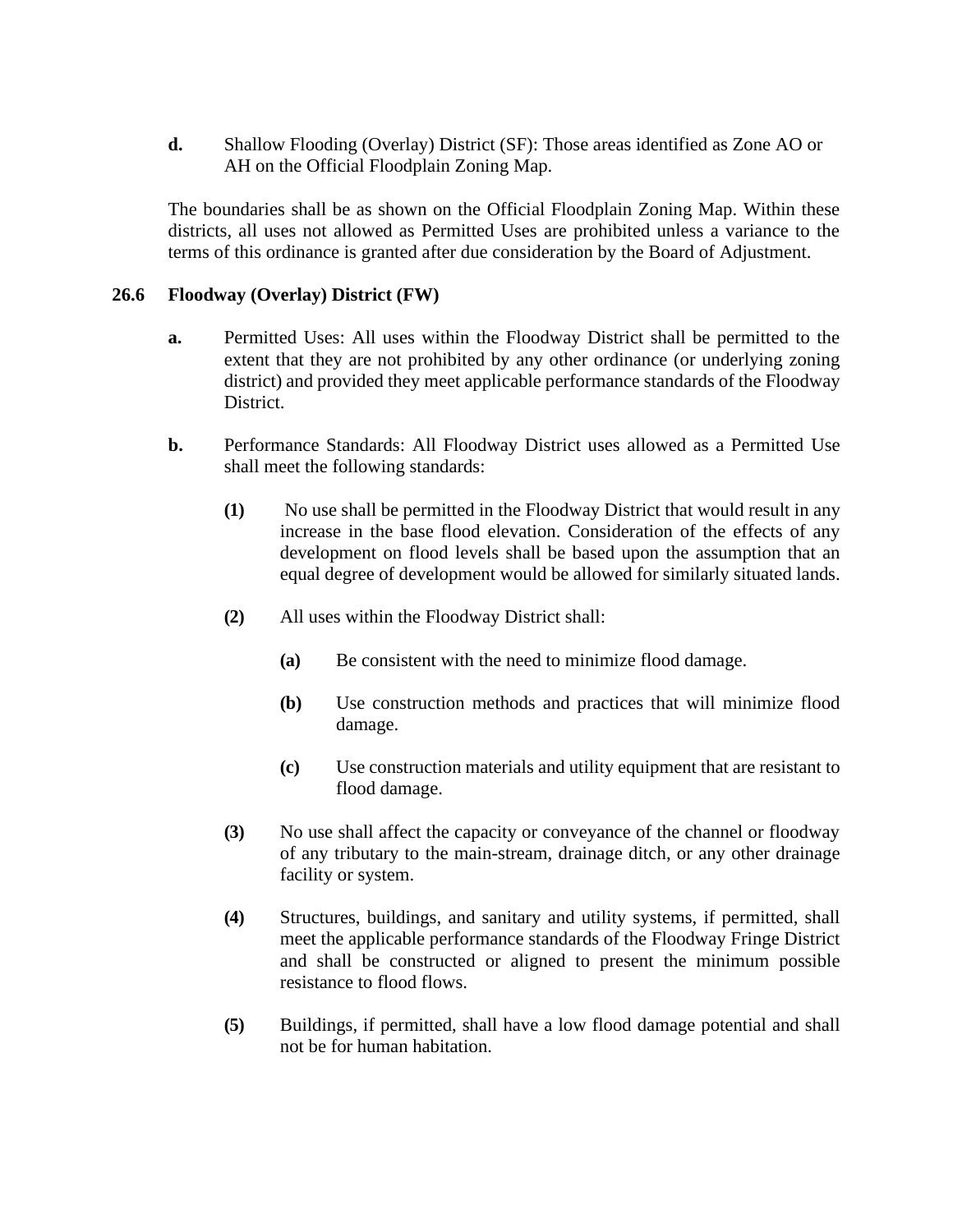- **(6)** Storage of materials or equipment that are buoyant, flammable, explosive, or injurious to human, animal, or plant life is prohibited. Storage of other material may be allowed if readily removable from the Floodway District within the time available after flood warning.
- **(7)** Watercourse alterations or relocations (channel changes and modifications) must be designed to maintain the flood carrying capacity within the altered or relocated portion. In addition, such alterations or relocations must be approved by the Department of Natural Resources.
- **(8)** Any fill allowed in the floodway must be shown to have some beneficial purpose and shall be limited to the minimum amount necessary.
- **(9)** Pipeline river or stream crossings shall be buried in the streambed and banks or otherwise sufficiently protected to prevent rupture due to channel degradation and meandering or due to the action of flood flows.

# **26.7 Floodway Fringe (Overlay) District FF**

- **a.** Permitted Uses: All uses within the Floodway Fringe District shall be permitted to the extent that they are not prohibited by any other ordinance (or underlying zoning district) and provided they meet applicable performance standards of the Floodway Fringe District.
- **b.** Performance Standards: All uses must be consistent with the need to minimize flood damage and shall meet the following applicable performance standards. Until a regulatory floodway is designated, no development may increase the Base Flood Elevation more than one (1) foot. The applicant will be responsible for providing the Department of Natural Resources with sufficient technical information to make such determination. Where base flood data has not been provided in the Flood Insurance Study, the Department of Natural Resources shall be contacted to compute such data.
	- **(1)** All new and substantially improved structures shall:
		- **(a)** Be adequately anchored to prevent flotation, collapse, or lateral movement of the structure,
		- **(b)** Be constructed with materials and utility equipment resistant to flood damage, and
		- **(c)** Be constructed by methods and practices that minimize flood damage.
	- **(2)** Residential Buildings: All new or substantially improved residential structures shall have the lowest floor, including basement, elevated a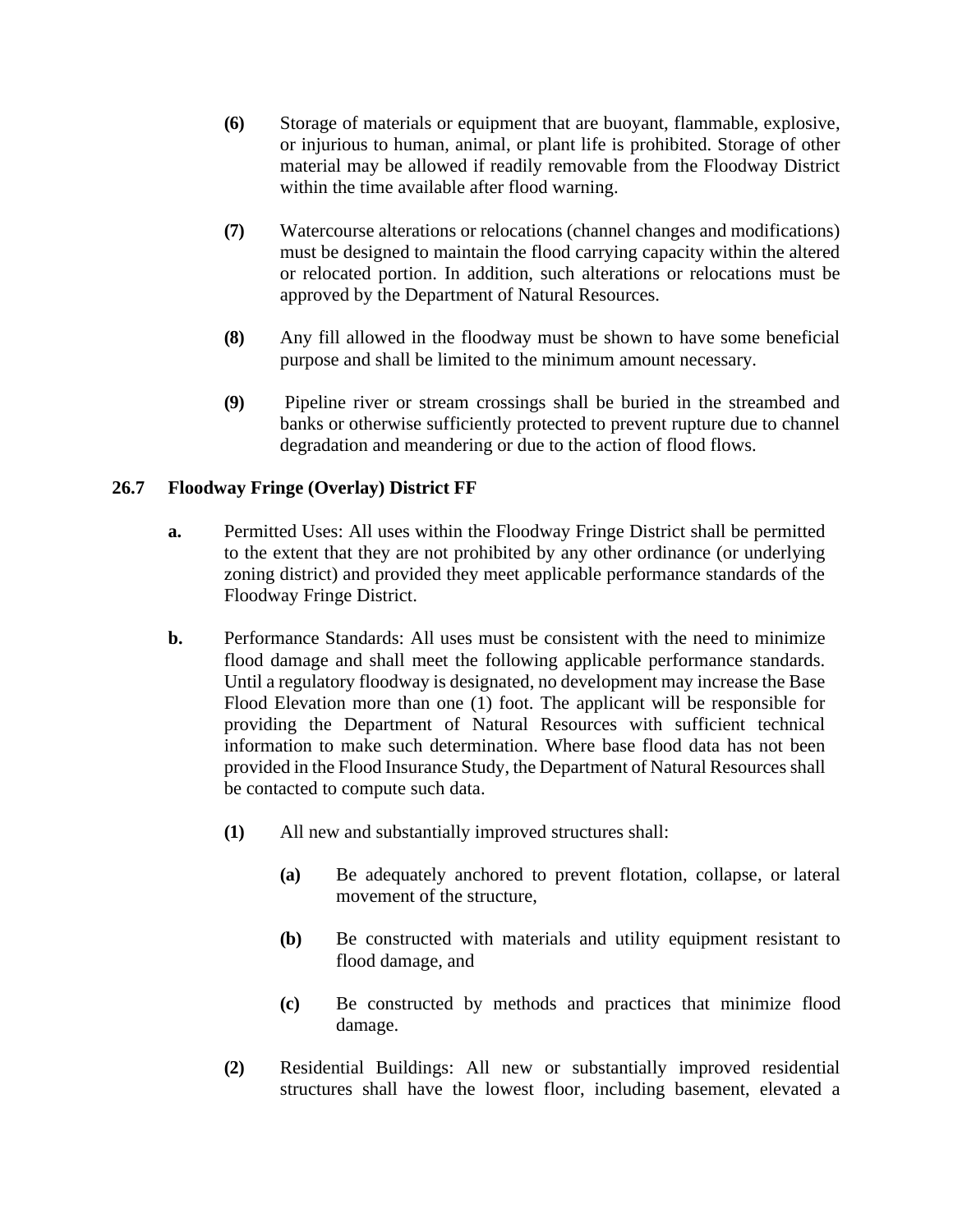minimum of one (1) foot above the base flood elevation. Construction shall be upon compacted fill which shall, at all points, be no lower than one (1) foot above the base flood elevation and extend at such elevation at least eighteen (18) feet beyond the limits of any structure erected thereon. Alternate methods of elevating (such as piers or extended foundations) may be allowed, subject to favorable consideration by the Zoning Board of Adjustment and the Department of Natural Resources, where existing topography, street grades, or other factors preclude elevating by fill. In such cases, the methods used must be adequate to support the structure as well as withstand the various forces and hazards associated with flooding.

All new residential structures located in areas that would become isolated due to flooding of surrounding ground shall be provided with a means of access that will be passable by wheeled vehicles during the base flood. However, this criterion shall not apply where the Administrator determines there is sufficient flood warning time for the protection of life and property. When estimating flood warning time, consideration shall be given to the criteria listed in 567-75.2(3), Iowa Administrative Code.

- **(3)** Non-Residential Buildings: All new or substantially improved nonresidential buildings shall have the first floor (including basement) elevated a minimum of one (1) foot above the base flood elevation, or together with attendant utility and sanitary systems, be floodproofed to such a level. When floodproofing is utilized, a professional engineer registered in the State of Iowa shall certify that the floodproofing methods used are adequate to withstand the flood depths, pressures, velocities, impact and uplift forces and other factors associated with the base flood; and that the structure, below the base flood elevation is watertight with walls substantially impermeable to the passage of water. A record of the certification indicating the specific elevation (in relation to National Geodetic Vertical Datum) to which any structures are floodproofed shall be maintained by the Administrator.
- **(4)** All new and substantially improved structures:
	- **(a)** Fully enclosed areas below the "lowest floor" (not including basements) that are subject to flooding shall be designed to automatically equalize hydrostatic flood forces on exterior walls by allowing for the entry and exit of floodwaters. Designs for meeting this requirement must either be certified by a registered professional engineer or meet or exceed the following minimum criteria:
		- **i.** A minimum of two (2) openings having a total net area of not less than one (1) square inch for every square foot of enclosed area subject to flooding shall be provided.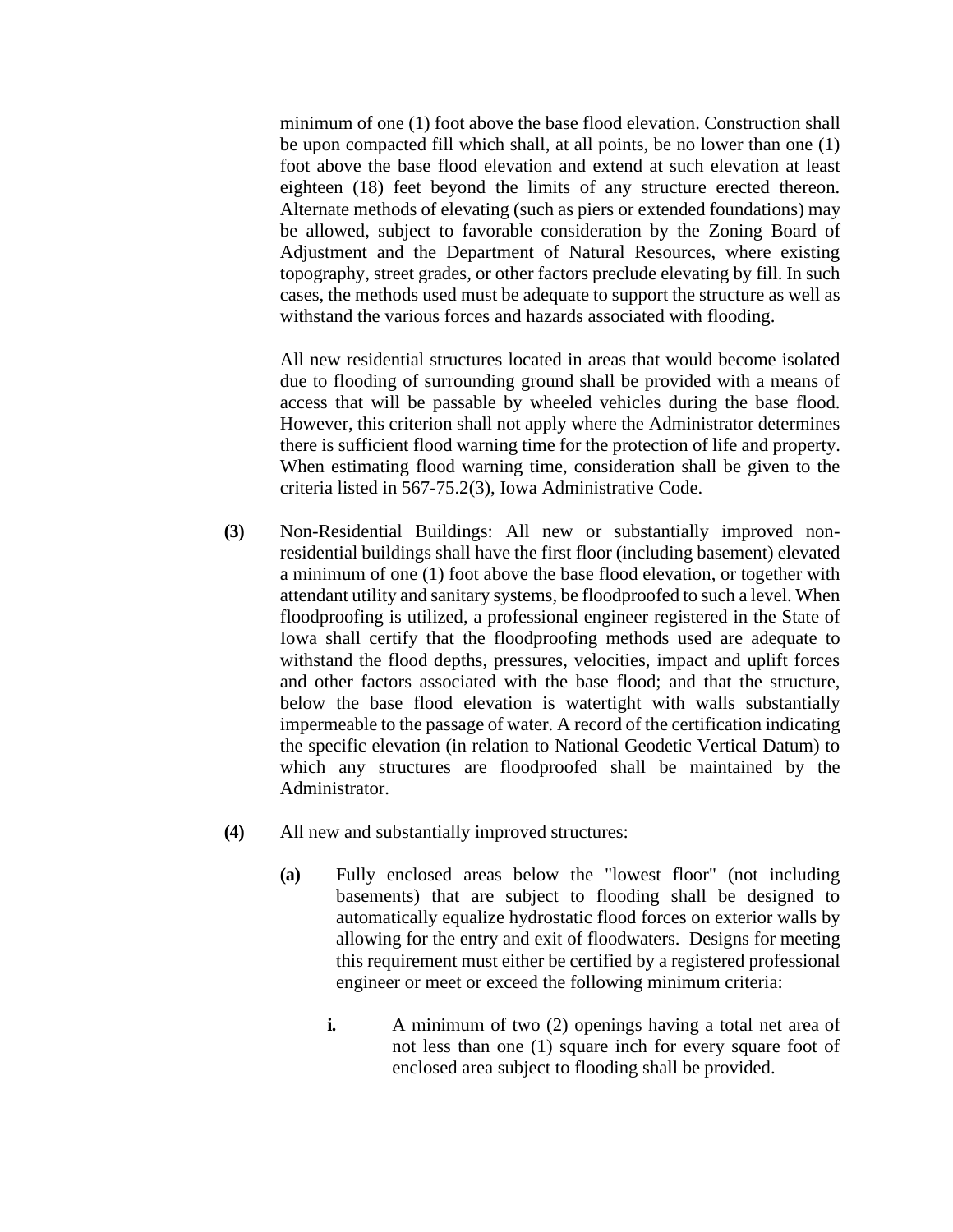- **ii.** The bottom of all openings shall be no higher than one (1) foot above grade.
- **iii.** Openings may be equipped with screens, louvers, valves, or other coverings or devices provided they permit the automatic entry and exit of floodwaters.
- **(b)** New and substantially improved structures must be designed (or modified) and adequately anchored to prevent flotation, collapse, or lateral movement of the structure resulting from hydrodynamic and hydrostatic loads, including the effects of buoyancy.
- **(c)** New and substantially improved structures must be constructed with electrical, heating, ventilation, plumbing, and air conditioning equipment and other service facilities elevated or floodproofed to a minimum of one (1) foot above the base flood elevation.
- **(5)** Factory-Built Homes
	- **(a)** All new and substantially improved factory-built homes, including those placed in existing factory-built home parks or subdivisions, shall be elevated on a permanent foundation such that the lowest floor of the structure is a minimum of one (1) foot above the base flood elevation.
	- **(b)** All new and substantially improved factory-built homes, including those placed in existing factory-built home parks or subdivisions, shall be anchored to resist flotation, collapse, or lateral movement. Anchorage systems may include, but are not limited to, use of overthe-top or frame ties to ground anchors as required by the State Building Code.
- **(6)** Utility and Sanitary Systems
	- **(a)** On site wastewater disposal and water supply systems shall be located or designed to avoid impairment to the system or contamination from the system during flooding.
	- **(b)** All new and replacement sanitary sewage systems shall be designed to minimize or eliminate infiltration of flood waters into the system as well as the discharge of effluent into flood waters. Wastewater treatment facilities (other than on-site systems) shall be provided with a level of flood protection equal to or greater than one (1) foot above the base flood elevation.
	- **(c)** New or replacement water supply systems shall be designed to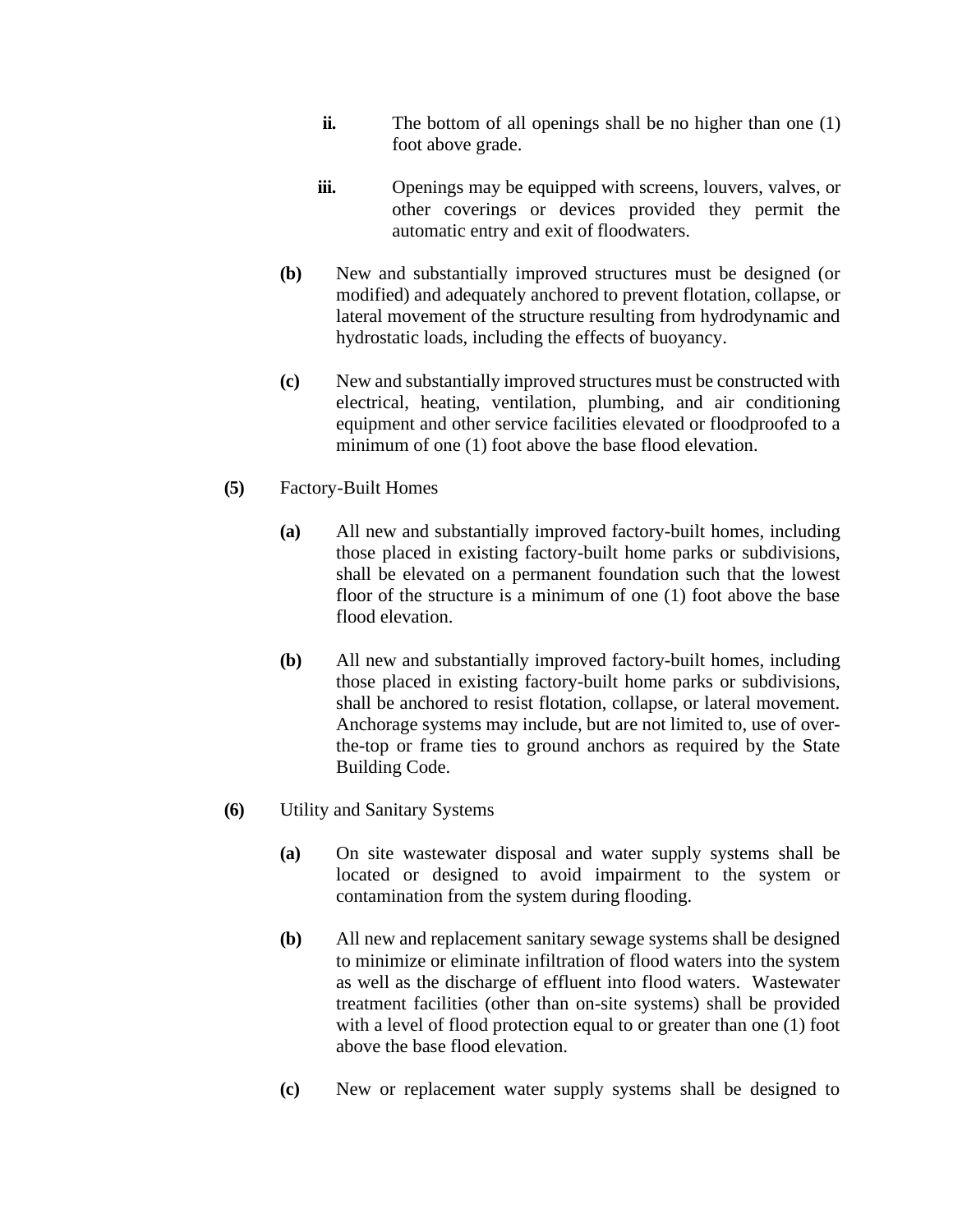minimize or eliminate infiltration of flood waters into the system. Water supply treatment facilities (other than on-site systems) shall be provided with a level of protection equal to or greater than one (1) foot above the base flood elevation.

- **(d)** Utilities such as gas or electrical systems shall be located and constructed to minimize or eliminate flood damage to the system and the risk associated with such flood damaged or impaired systems.
- **(7)** Storage of materials and equipment that are flammable, explosive or injurious to human, animal or plant life is prohibited unless elevated a minimum of one (1) foot above the base flood elevation. Other material and equipment must either be similarly elevated or:
	- **(a)** Not be subject to major flood damage and be anchored to prevent movement due to flood waters, or
	- **(b)** Be readily removable from the area within the time available after flood warning.
- **(8)** Flood control structural works such as levees, flood walls, etc. shall provide, at a minimum, protection from the base flood with a minimum of three (3) feet of design freeboard and shall provide for adequate interior drainage. In addition, the Department of Natural Resources shall approve structural flood control works.
- **(9)** Watercourse alterations or relocations must be designed to maintain the flood carrying capacity within the altered or relocated portion. In addition, the Department of Natural Resources must approve such alterations or relocations.
- **(10)** Subdivisions: Subdivisions (including factory-built home parks and subdivisions) shall be consistent with the need to minimize flood damages and shall have adequate drainage provided to reduce exposure to flood damage. Development associated with subdivision proposals (including the installation of public utilities) shall meet the applicable performance standards of this Ordinance. Subdivision proposals intended for residential use shall provide all lots with a means of access which will be passable by wheeled vehicles during the base flood. Proposals for subdivisions greater than five (5) acres or fifty (50) lots (whichever is less) shall include base flood elevation data for those areas located within the Floodway Fringe (Overlay) District.
- **(11)** Accessory Structures to Residential Uses:
	- **(a)** Detached garages, sheds, and similar structures that are incidental to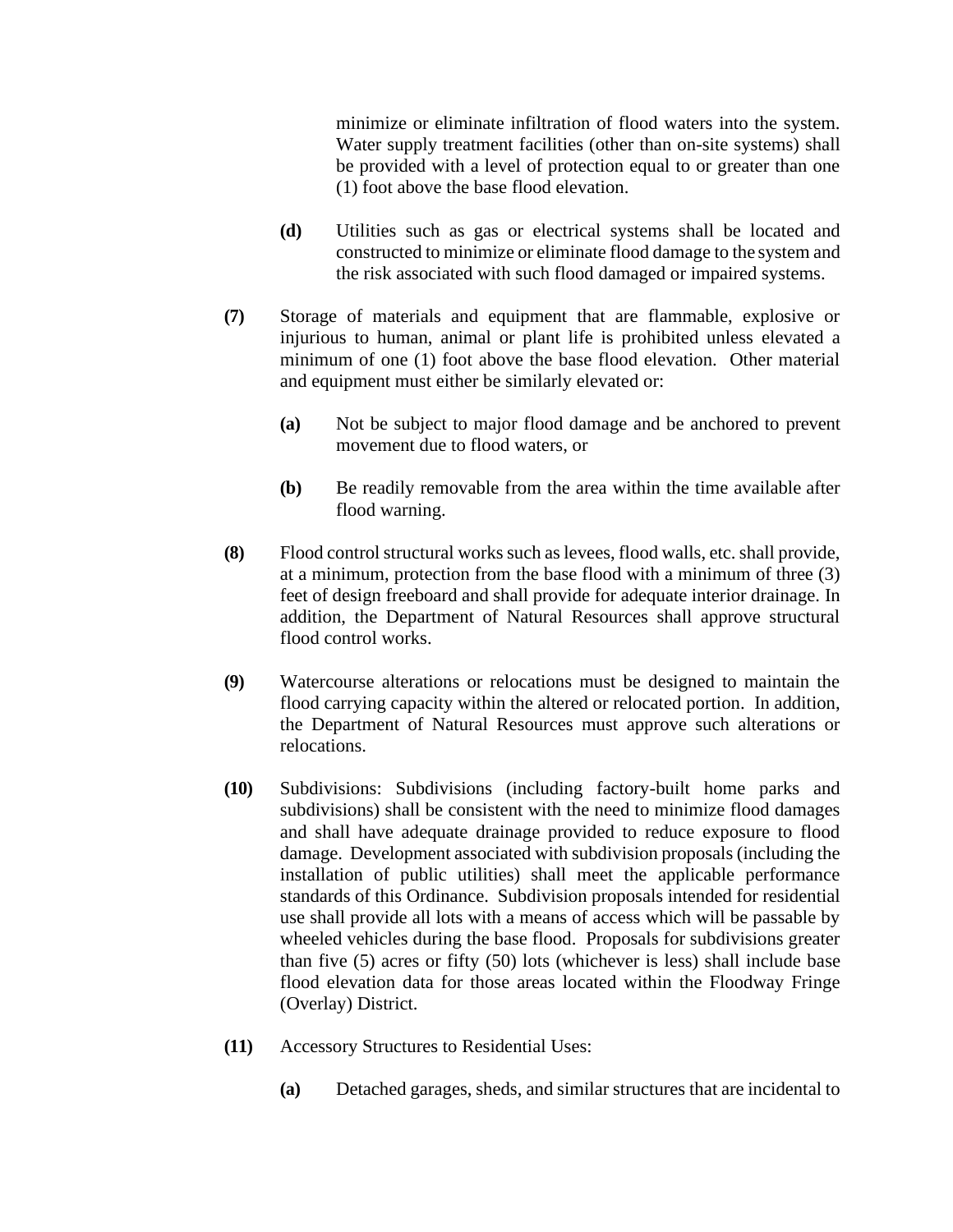a residential use are exempt from the base flood elevation requirements where the following criteria are satisfied:

- **i.** The structure shall be designed to have low flood damage potential. Its size shall not exceed 600 sq. ft. in size. Those portions of the structure located less than 1 foot above the BFE must be constructed of flood-resistant materials.
- **ii.** The structure shall be used solely for low flood damage potential purposes such as vehicle parking and limited storage. The structure shall not be used for human habitation.
- **iii.** The structure shall be constructed and placed on the building site so as to offer minimum resistance to the flow of floodwaters.
- **iv.** The structure shall be firmly anchored to prevent flotation, collapse, and lateral movement which may result in damage to other structures.
- **v.** The structure's service facilities such as electrical and heating equipment shall be elevated or floodproofed to at least one foot above the base flood elevation.
- **vi.** The structure's walls shall include openings that satisfy the provisions of Section 26.7.b.(4)(a) of this Ordinance.
- **(b)** Exemption from the base flood elevation requirements for such a structure may result in increased premium rates for flood insurance coverage of the structure and its contents.
- **(12)** Recreational Vehicles:
	- **(a)** Recreational vehicles are exempt from the requirements of Section 26.7.b.(5) of this Ordinance regarding anchoring and elevation of factory-built homes when the following criteria are satisfied:
		- **i.** The recreational vehicle shall be located on the site for less than 180 consecutive days, and,
		- **ii.** The recreational vehicle must be fully licensed and ready for highway use. A recreational vehicle is ready for highway use if it is on its wheels or jacking system and is attached to the site only by quick disconnect type utilities and security devices and has no permanently attached additions.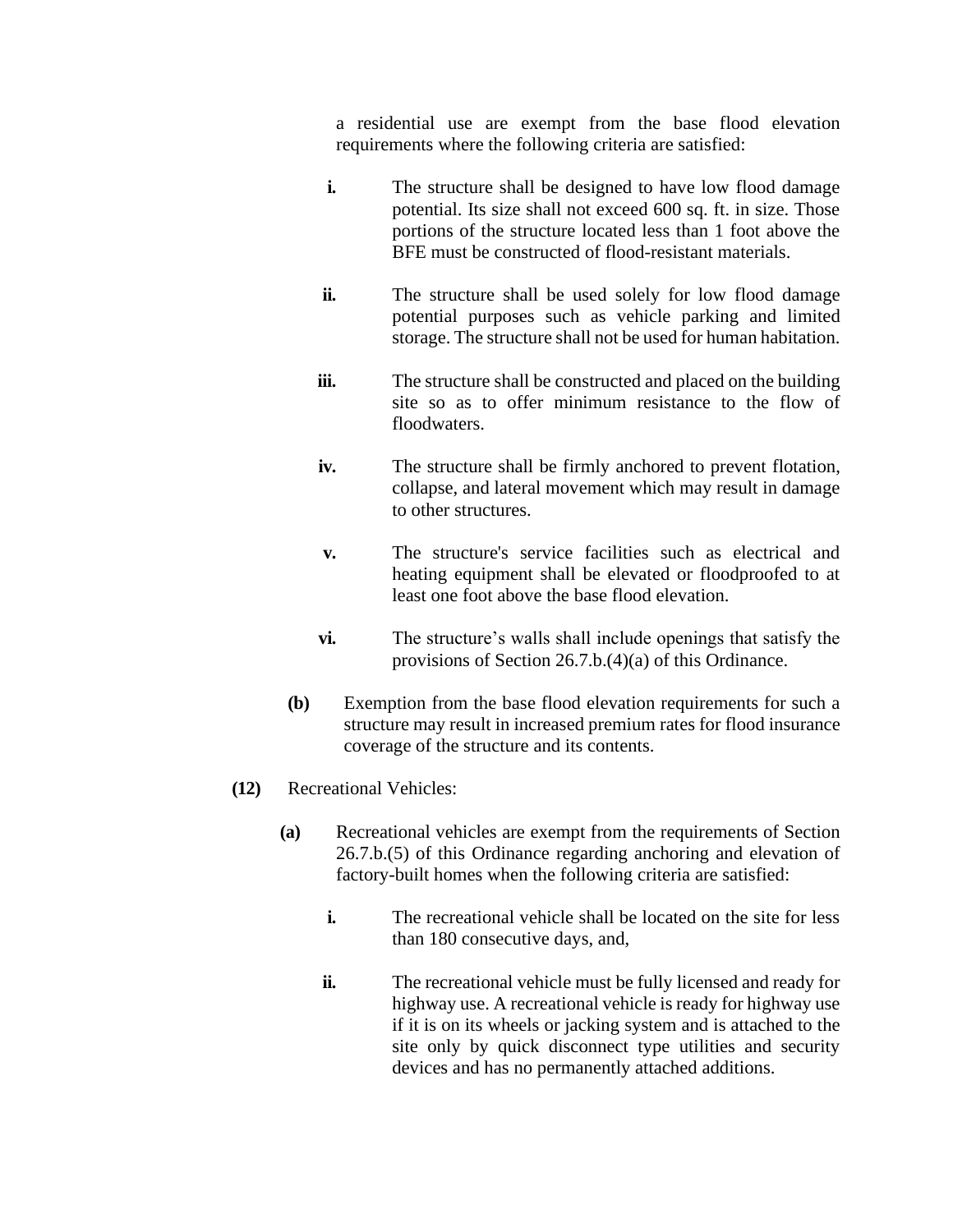- **(b)** Recreational vehicles that are located on the site for more than 180 consecutive days or are not ready for highway use must satisfy requirements of Section 26.7.b.(5) of this Ordinance regarding anchoring and elevation of factory-built homes.
- **(13)** Pipeline river and stream crossings shall be buried in the streambed and banks, or otherwise sufficiently protected to prevent rupture due to channel degradation and meandering.
- **(14)** Maximum Damage Potential Uses All new or substantially improved maximum damage potential uses shall have the lowest floor (including basement) elevated a minimum of one (1) foot above the elevation of the 500-year flood, or together with attendant utility and sanitary systems, be floodproofed to such a level. When floodproofing is utilized, a professional engineer registered in the State of Iowa shall certify that the floodproofing methods used are adequate to withstand the flood depths, pressures, velocities, impact and uplift forces and other factors associated with the 0.2% annual chance flood; and that the structure, below the 0.2% annual chance flood elevation is watertight with walls substantially impermeable to the passage of water. A record of the certification indicating the specific elevation (in relation to National Geodetic Vertical Datum) to which any structures are floodproofed shall be maintained by the Administrator. Where 0.2% chance flood elevation data has not been provided in the Flood Insurance Study, the Iowa Department of Natural Resources shall be contacted to compute such data. The applicant will be responsible for providing the Department of Natural Resources with sufficient technical information to make such determinations.

# **26.8 General Floodplain (Overlay) District (GF)**

- **a.** Permitted Uses:
	- **(1)** All uses within the General Floodplain District shall be permitted to the extent that they are not prohibited by any other ordinance (or underlying zoning district) and provided they meet the applicable performance standards of the General Floodplain District.
	- **(2)** Any uses which involve placement of structures, factory-built homes, fill, or other obstructions, storage of materials or equipment, excavation, or alteration of a watercourse shall be reviewed by the Department of Natural Resources to determine:
		- **(a)** Whether the land involved is either wholly or partly within the floodway or floodway fringe, and
		- **(b)** The base flood elevation.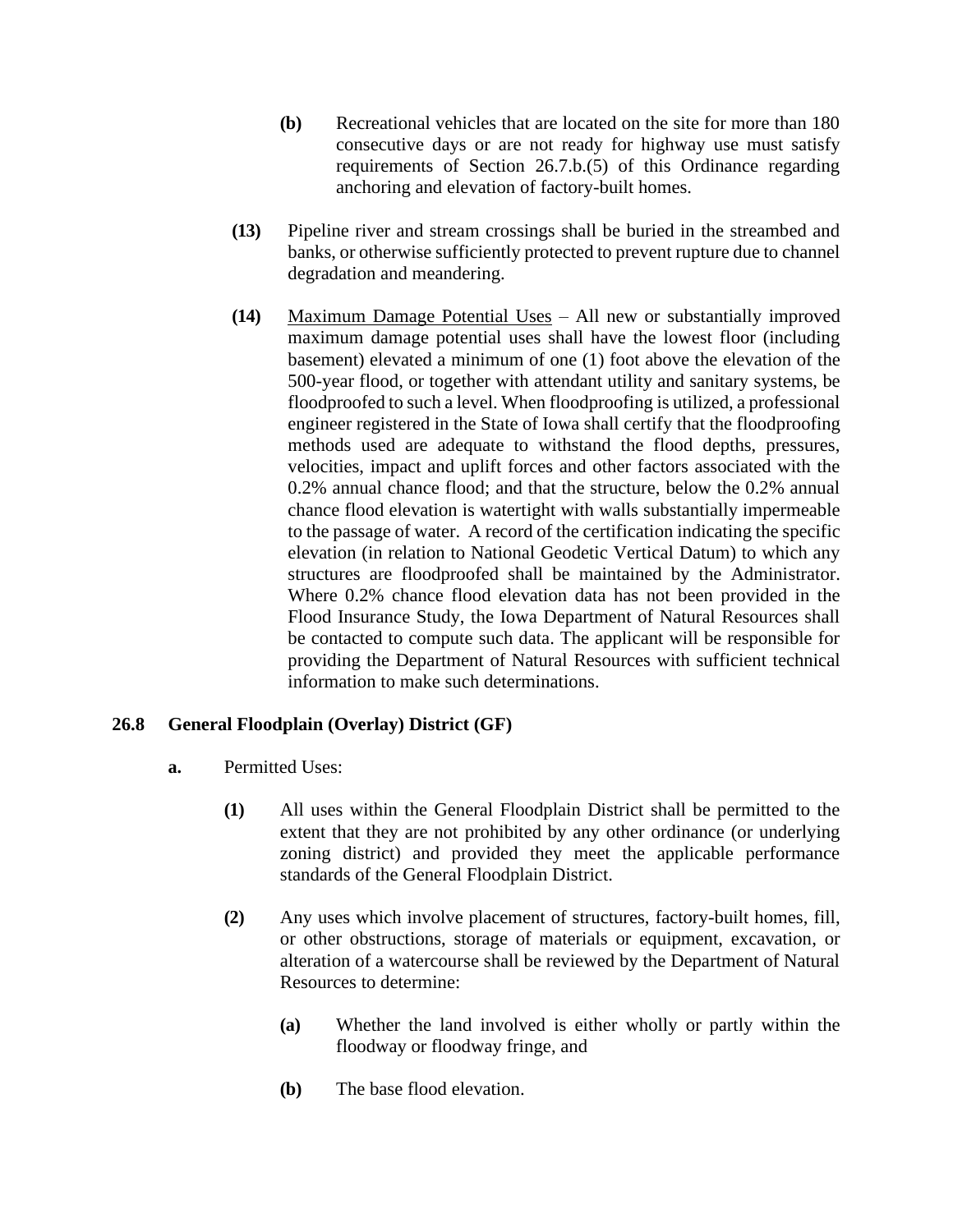The applicant shall be responsible for providing the Department of Natural Resources with sufficient technical information to make the determination.

- **(3)** Review by the Iowa Department of Natural Resources is not required for the proposed construction of new or replacement bridges or culverts where:
	- **(a)** The bridge or culvert is located on a stream that drains less than one hundred (100) square miles, and
	- **(b)** The bridge or culvert is not associated with a channel modification that constitutes a channel change as specified in 567-71.2(1)b, Iowa Administrative Code.
- **b.** Performance Standards:
	- **(1)** All uses, or portions thereof, to be located in the floodway as determined by the Department of Natural Resources shall meet the applicable provisions and standards of the Floodway (Overlay) District (Section 26.6).
	- **(2)** All uses, or portions thereof, to be located in the floodway fringe as determined by the Department of Natural Resources shall meet the applicable provisions and standards of the Floodway Fringe (Overlay) District (Section 26.7).

# **26.9 Shallow Flooding (Overlay) District (SF)**

- **a.** Permitted Uses: All uses within the Shallow Flooding District shall be permitted to the extent that they are not prohibited by any other ordinance (or underlying zoning district) and provided they meet the applicable performance standards of the Shallow Flooding District.
- **b.** Performance Standards: The performance standards for the Shallow Flooding District shall be the same as the performance standards for the Floodway Fringe District with the following exceptions:
	- **(1)** In shallow flooding areas designated as an AO Zone on the Flood Insurance Rate Map, the minimum floodproofing/flood protection elevation shall be equal to the number of feet as specified on the FIRM (or a minimum of 2.0 ft. if no number is specified) above the highest natural grade adjacent to the structure.
	- **(2)** In shallow flooding areas designated as an AH Zone on the Flood Insurance Rate Map, the minimum floodproofing/flood protection elevation shall be equal to the elevation as specified on the FIRM.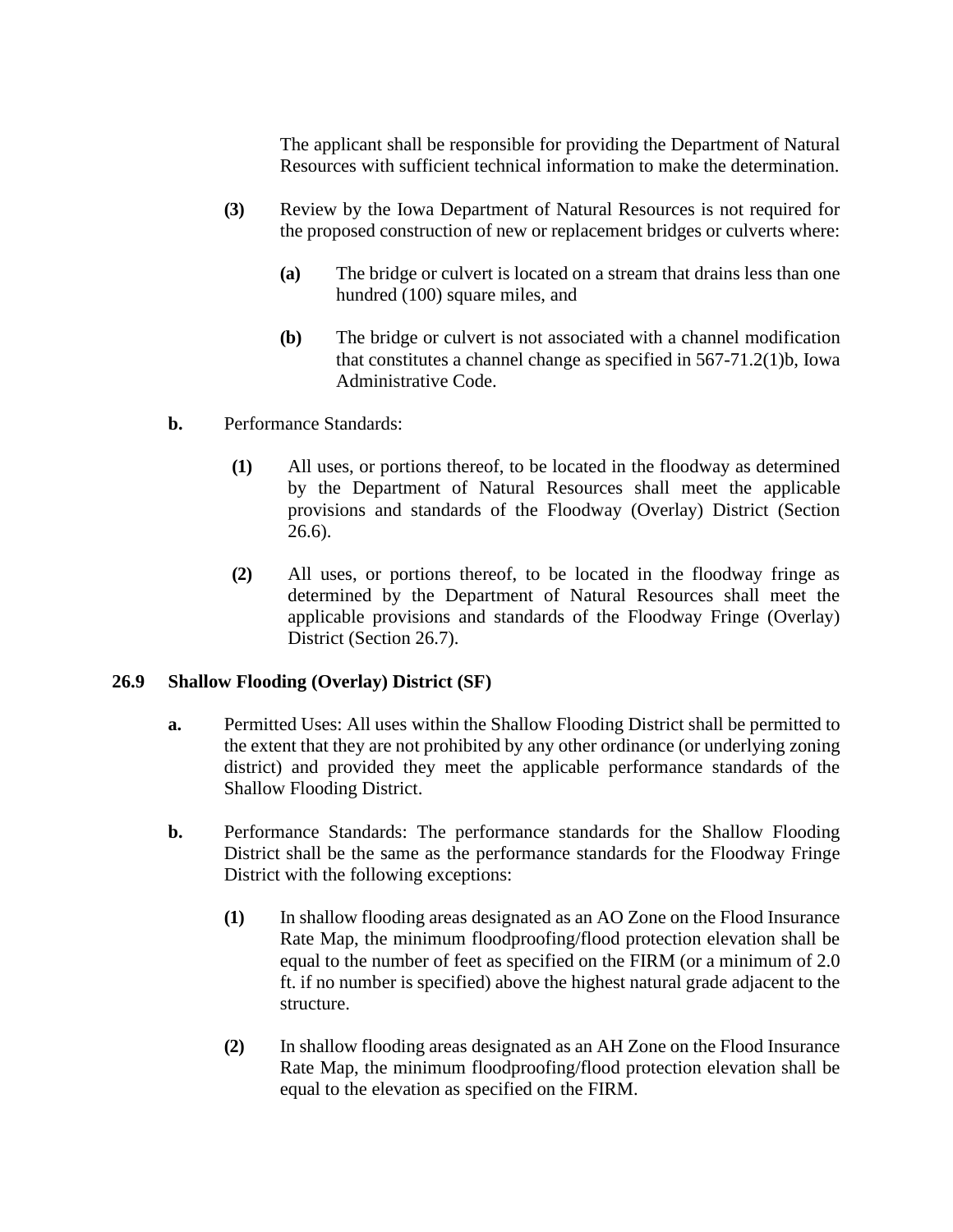**(3)** In shallow flooding areas designated as either an AH or AO Zone on the Flood Insurance Rate Map, drainage paths are required around structures on slopes to adequately guide floodwaters around and away from proposed structures.

## **29.10 Duties of Zoning Board of Adjustment**

- **a.** Duties of Zoning Board of Adjustment: The Mills County Zoning Board of Adjustment shall hear and decide appeals and requests for variances to the provisions of this ordinance, and shall take any other action which is required of the Board.
- **b.** Appeals: Where it is alleged there is any error in any order, requirement, decision, or determination made by an administrative official in the enforcement of this Ordinance, the aggrieved party may appeal such action. The notice of appeal shall be filed with the Zoning Board of Adjustment and with the official from whom the appeal is taken and shall set forth the specific reason for the appeal. The official from whom the appeal is taken shall transmit to the Zoning Board of Adjustment all the documents constituting the record upon which the action appealed from was taken.
- **c.** Variances:
	- **(1)** The Zoning Board of Adjustment may authorize upon request in specific cases such variances from the terms of this Ordinance that will not be contrary to the public interest where, owing to special conditions, a literal enforcement of the provisions of this Ordinance will result in unnecessary hardship. Variances granted must meet the following applicable standards:
		- **(a)** Variances shall only be granted upon:
			- **i.** A showing of good and sufficient cause,
			- **ii.** A determination that failure to grant the variance would result in exceptional hardship to the applicant, and
			- **iii.** A determination that the granting of the variance will not result in increased flood heights, additional threats to public safety, extraordinary public expense, create nuisances, cause fraud on or victimization of the public, or conflict with existing local codes or ordinances.
		- **(b)** Variances shall not be issued within any designated floodway if any increase in flood levels during the base flood would result. Consideration of the effects of any development on flood levels shall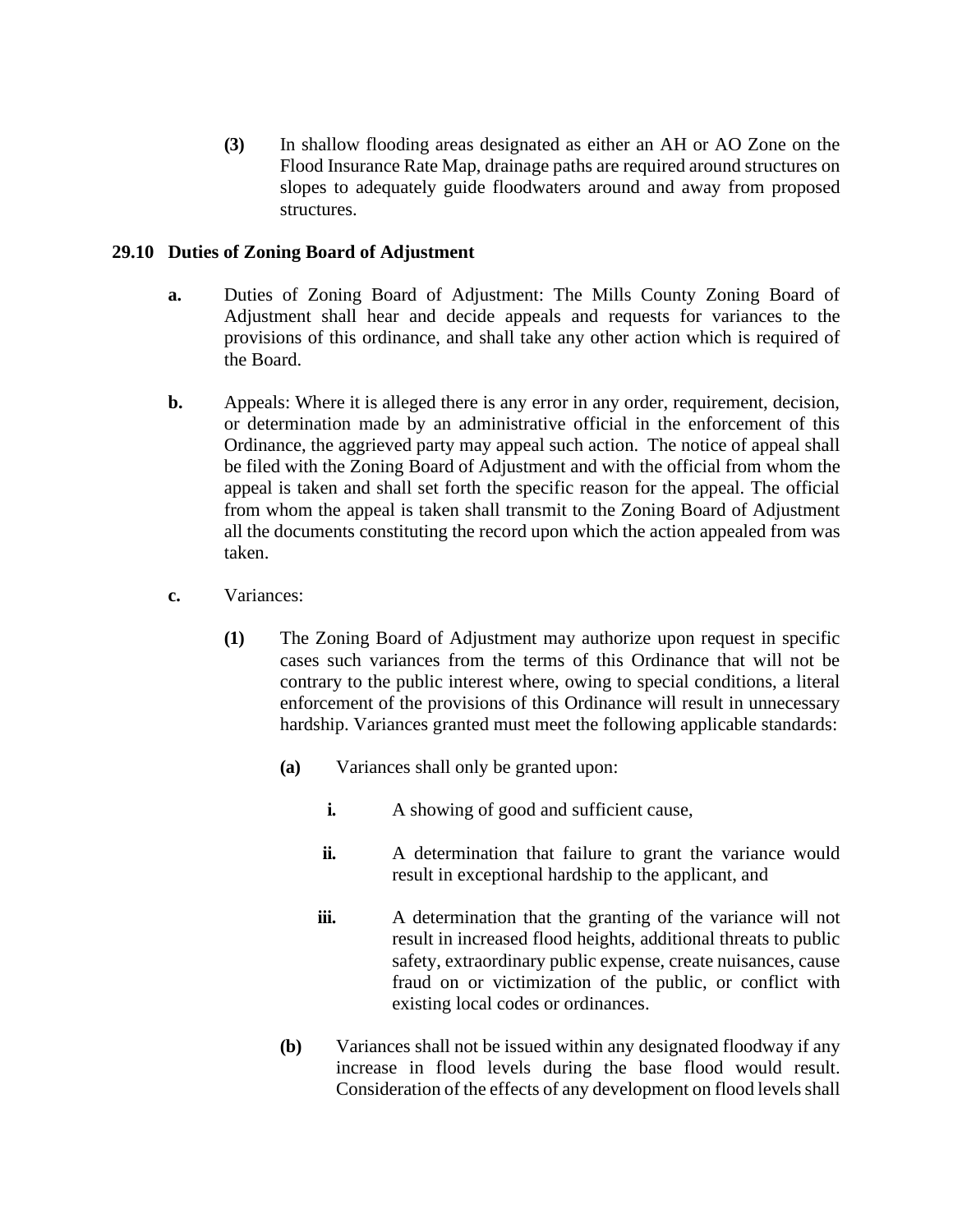be based upon the assumption that an equal degree of development would be allowed for similarly situated lands.

- **(c)** Variances shall only be granted upon a determination that the variance is the minimum necessary, considering the flood hazard, to afford relief.
- **(d)** In cases where the variance involves a lower level of flood protection, the applicant shall be notified in writing over the signature of the Administrator that:
	- **i.** The issuance of a variance will result in increased premium rates for flood insurance up to amounts as high as twentyfive (25) dollars per one hundred (100) dollars of insurance coverage, and
	- **ii.** Such construction increases risks to life and property.
- **(e)** All variances granted shall have the concurrence or approval of the Department of Natural Resources.
- **d.** Hearings and Decisions of the Zoning Board of Adjustment:
	- **(1)** Hearings: Upon the filing with the Zoning Board of Adjustment of an appeal or a request for a variance, the Board shall hold a public hearing. The Board shall fix a reasonable time for the hearing and give public notice thereof, as well as due notice to parties in interest. At the hearing, any party may appear in person or by agent or attorney and present written or oral evidence. The Board may require the appellant or applicant to provide such information as is reasonably deemed necessary and may request the technical assistance and/or evaluation of a professional engineer or other expert person or agency, including the Department of Natural Resources.
	- **(2)** Decisions: The Board shall arrive at a decision on an appeal or variance within a reasonable time. In passing upon an appeal, the Board may, so long as such action is in conformity with the provisions of this ordinance, reverse or affirm, wholly or in part, or modify the order, requirement, decision, or determination appealed from, and it shall make its decision, in writing, setting forth the findings of fact and the reasons for its decision. In granting a variance, the Board shall consider such factors as contained in this section and all other relevant sections of this ordinance and may prescribe such conditions as contained in Section 26.10.d.(3)
	- **(3)** Factors Upon Which the Decision of the Zoning Board of Adjustment Shall be Based: In passing upon applications for variances, the Zoning Board of Adjustment shall consider all relevant factors specified in other sections of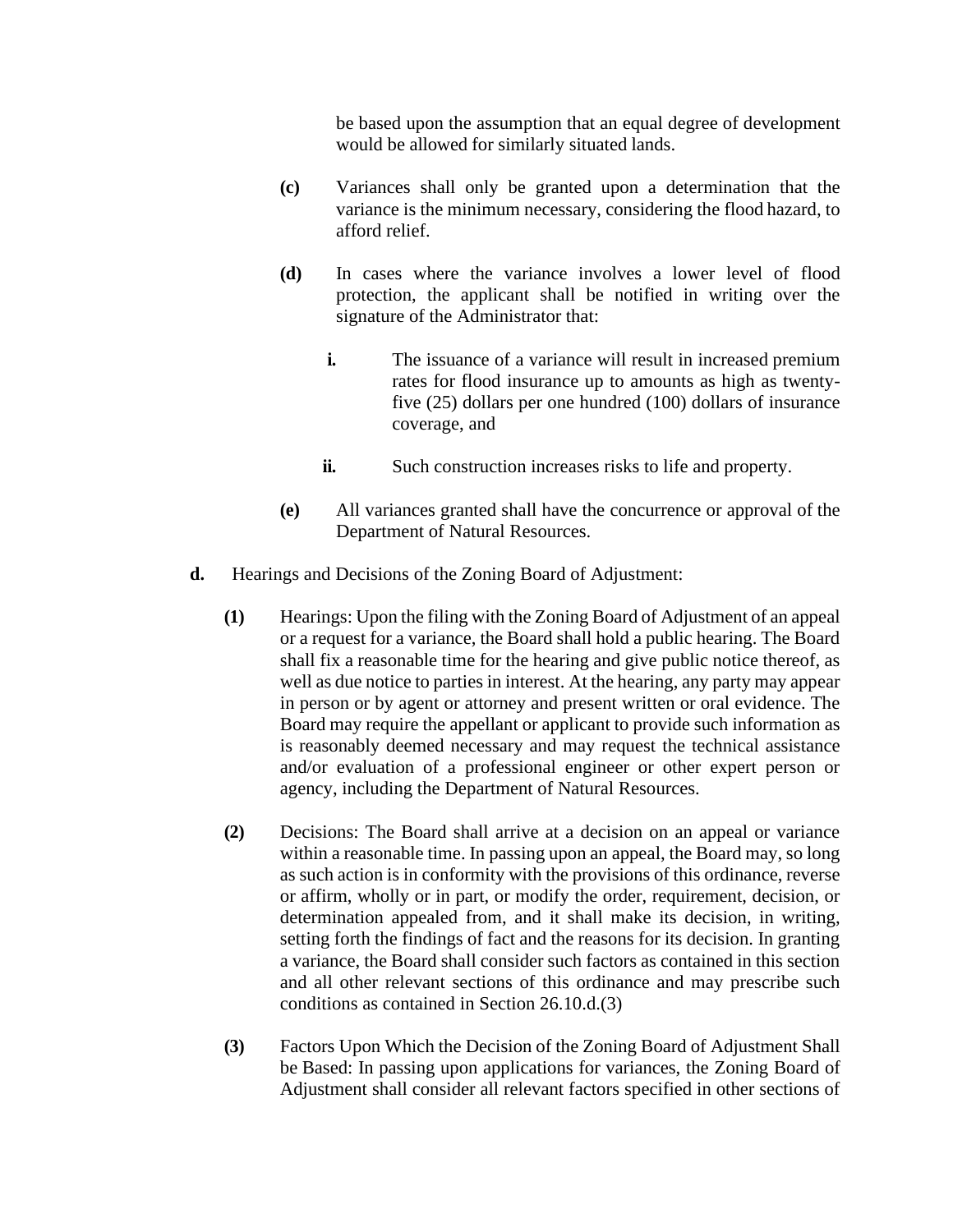this Ordinance and:

- **(a)** The danger to life and property due to increased flood heights or velocities caused by encroachments.
- **(b)** The danger that materials may be swept on to other land or downstream to the injury of others.
- **(c)** The proposed water supply and sanitation systems and the ability of these systems to prevent disease, contamination, and unsanitary conditions.
- **(d)** The susceptibility of the proposed facility and its contents to flood damage and the effect of such damage on the individual owner.
- **(e)** The importance of the services provided by the proposed facility to the County.
- **(f)** The requirements of the facility for a floodplain location.
- **(g)** The availability of alternative locations not subject to flooding for the proposed use.
- **(h)** The compatibility of the proposed use with existing development and development anticipated in the foreseeable future.
- **(i)** The relationship of the proposed use to the comprehensive plan and floodplain management program for the area.
- **(j)** The safety of access to the property in times of flood for ordinary and emergency vehicles.
- **(k)** The expected heights, velocity, duration, rate of rise and sediment transport of the flood water expected at the site.
- **(l)** The cost of providing governmental services during and after flood conditions, including maintenance and repair of public utilities (sewer, gas, electrical and water systems), facilities, streets and bridges.
- **(m)** Such other factors which are relevant to the purpose of this Ordinance.
- **(4)** Conditions Attached to Variances: Upon consideration of the factors listed above, the Zoning Board of Adjustment may attach such conditions to the granting of variances as it deems necessary to further the purpose of this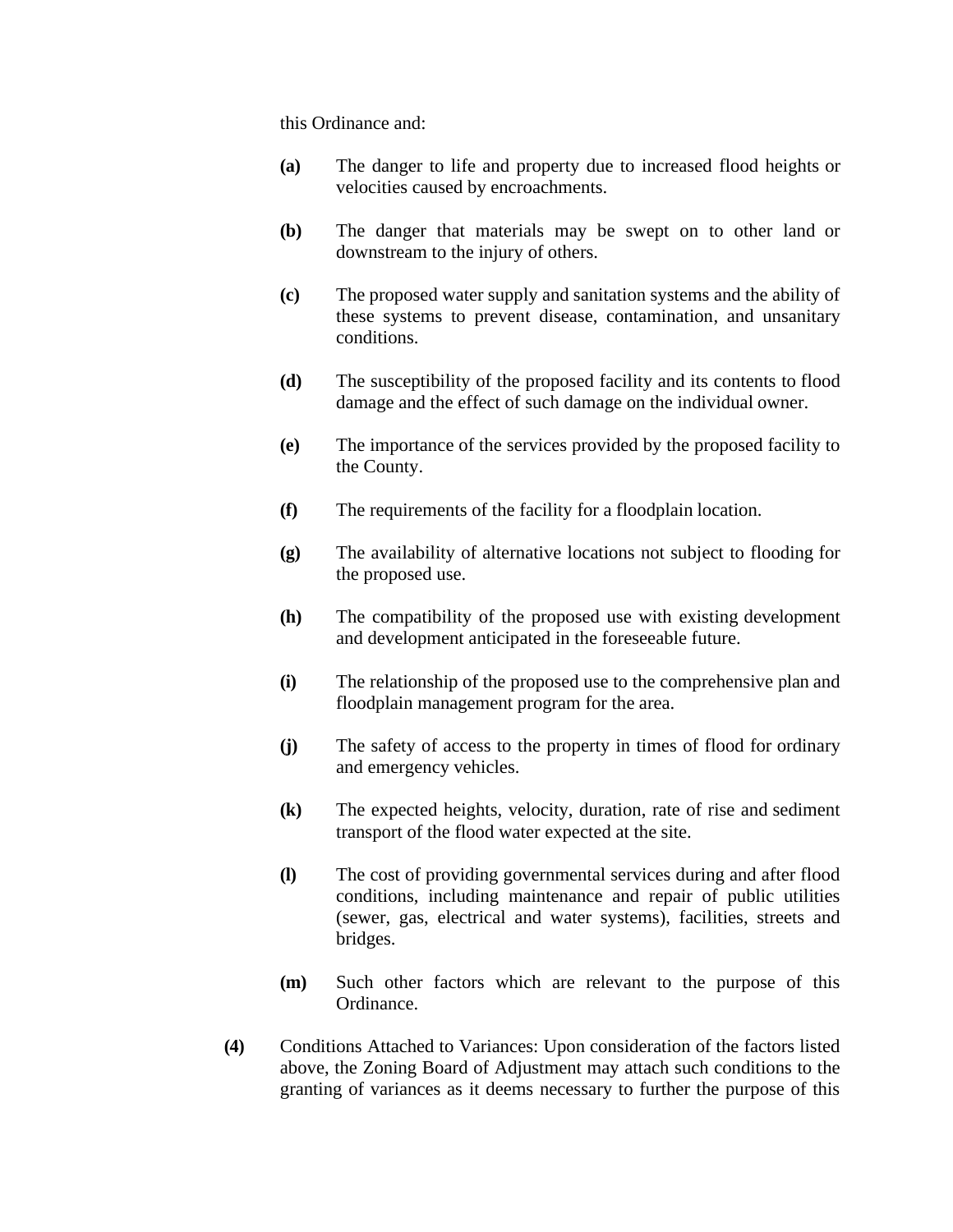Ordinance. Such conditions may include, but not necessarily be limited to:

- **(a)** Modification of waste disposal and water supply facilities.
- **(b)** Limitation of periods of use and operation.
- **(c)** Imposition of operational controls, sureties, and deed restrictions.
- **(d)** Requirements for construction of channel modifications, dikes, levees, and other protective measures, provided such are approved by the Department of Natural Resources and are deemed the only practical alternative to achieving the purpose of this Ordinance.
- **(e)** Floodproofing measures shall be designed consistent with the flood protection elevation for the particular area, flood velocities, duration, rate of rise, hydrostatic and hydrodynamic forces, and other factors associated with the regulatory flood. The Zoning Board of Adjustment shall require that the applicant submit a plan or document certified by a registered professional engineer that the floodproofing measures are consistent with the regulatory flood protection elevation and associated flood factors for the particular area.
- **e.** Appeals to the Court: Any person or persons, jointly or severally, aggrieved by any decision of the Zoning Board of Adjustment may present to a court of record a petition, duly verified, setting forth that such decision is illegal, in whole or in part, specifying the grounds of the illegality. Such petition shall be presented to the court within thirty days after the filing of the decision in the office of the Board.

# **26.11 Nonconforming Uses**

- **a.** A structure or the use of a structure or premises which was lawful before the passage or amendment of this Ordinance, but which is not in conformity with the provisions of this Ordinance, may be continued subject to the following conditions:
	- **(1)** If such use is discontinued for six (6) consecutive months, any future use of the building premises shall conform to this Ordinance.
	- **(2)** Uses or adjuncts thereof that are or become nuisances shall not be entitled to continue as nonconforming uses.
	- **(3)** If any nonconforming use or structure is destroyed by any means, including flood, it shall not be reconstructed if the cost is more than fifty (50) percent of the market value of the structure before the damage occurred, unless it is reconstructed in conformity with the provisions of this Ordinance.